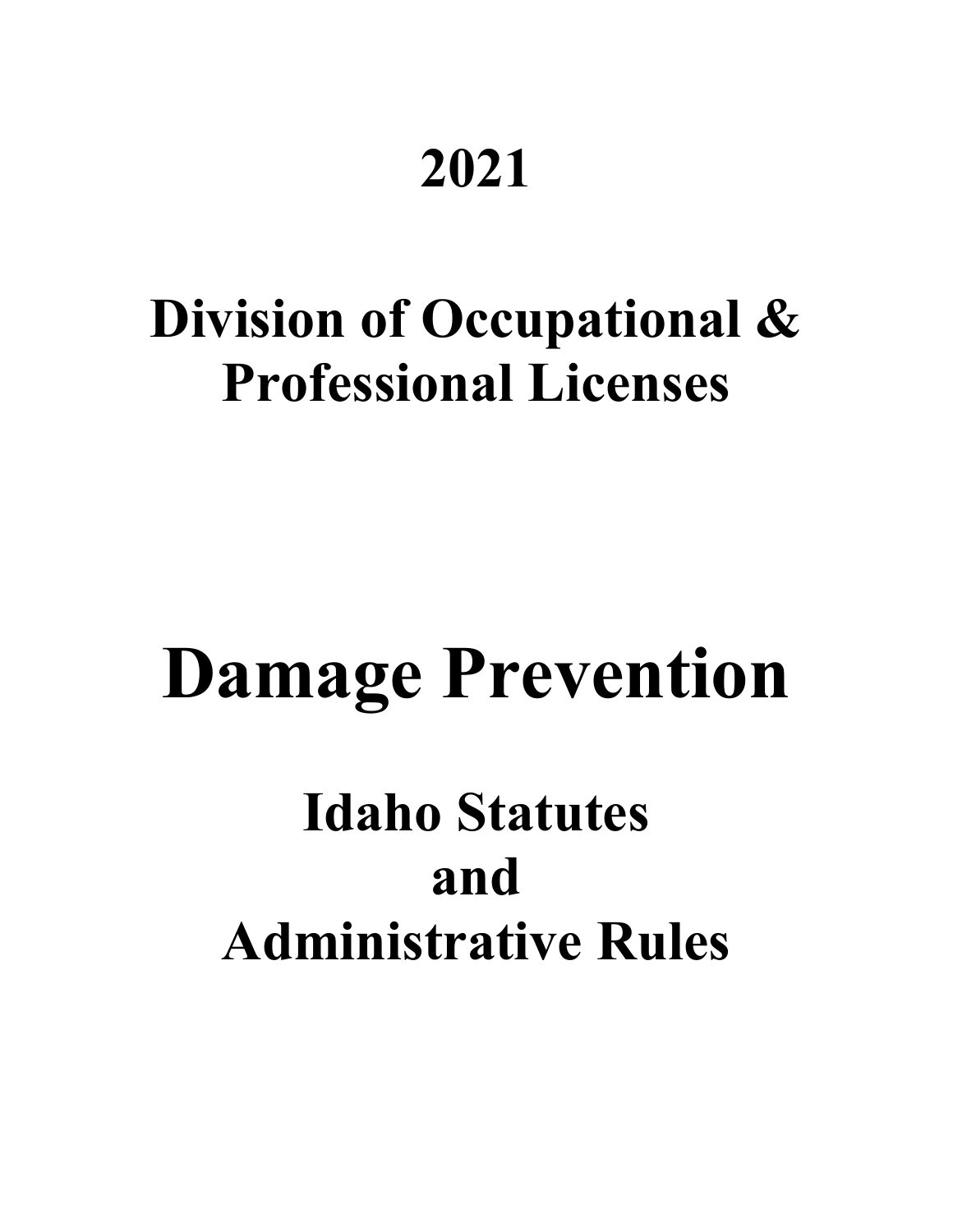# *Table of Contents* Idaho Statutes

# Damage Prevention

# TITLE 55. PROPERTY IN GENERAL CHAPTER 22. UNDERGROUND FACILITIES DAMAGE PREVENTION

| Legislative Intent                                                             | Idaho Code § 55-2201    |
|--------------------------------------------------------------------------------|-------------------------|
| Definitions                                                                    | Idaho Code § 55-2202    |
| Damage Prevention Board                                                        | Idaho Code § 55-2203    |
| Damage Prevention Board Fund Established – Use of Funds                        | Idaho Code § 55-2204    |
| Permit Compliance — Notice Of Excavation — Response To Notice —                |                         |
| Compensation For Failure To Comply — Exemptions.                               | Idaho Code $\S$ 55-2205 |
| One-Number Notification Service — Establishment — Participation Required —     |                         |
| Funding.                                                                       | Idaho Code § 55-2206    |
| Excavation Contracts — Limitations — Precautions To Avoid Damage — Liability   |                         |
| For Damage                                                                     | Idaho Code $\S$ 55-2207 |
| Damage To Underground Facilities — Duties Of Excavator And Owner —             |                         |
| Reporting Of Data                                                              | Idaho Code $\S$ 55-2208 |
| Duties Of Public Agency Issuing Excavation, Building Or Other Similar Permits. | Idaho Code § 55-2209    |
| <b>Excavations Exempt From Notice Requirement.</b>                             | Idaho Code $\S$ 55-2210 |
| Violation — Civil Penalty — Duties Of The Board And The Administrator —        |                         |
| Other Remedies Unimpaired.                                                     | Idaho Code § 55-2211    |
| Waiver Permitted By Owner Of Underground Facility.                             | Idaho Code § 55-2212    |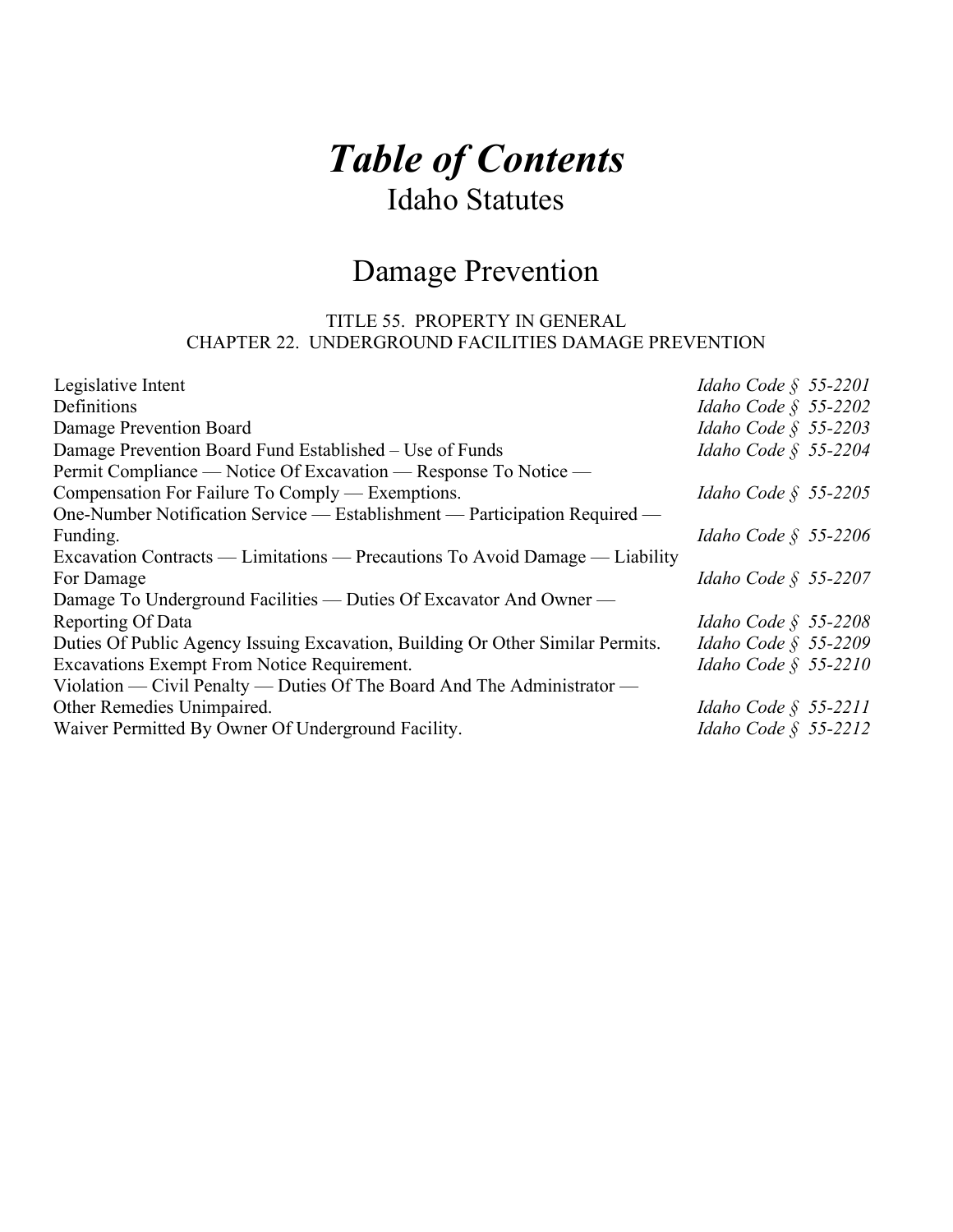# **TITLE 55. PROPERTY IN GENERAL CHAPTER 22. UNDERGROUND FACILITY DAMAGE PREVENTION**

### **§ 55-2201. Legislative intent.**

It is the intent of the legislature in enacting this chapter to create a system of stakeholder-driven education and enforcement addressing the prevention of damage to underground facilities, to assign responsibilities for locating and keeping accurate records of underground facility locations, for preventing and repairing damage to existing underground facilities, for collecting, storing, analyzing and disseminating data related to underground facility damage and excavator downtime events, and for protecting the public health and safety from great personal harm including death, property damage and interruption in vital services caused by damage to existing underground facilities. It is further the intent of the legislature that the state of Idaho, by adopting this chapter, reaffirms its primacy over underground facility damage prevention programs that protect the health, safety and property of its citizens and that, by adopting this chapter, Idaho precludes the pipeline and hazardous materials safety administration of the United States department of transportation from determining that Idaho's damage prevention enforcement is inadequate pursuant to 49 CFR part 198, as adopted on July 9, 2015, and effective on January 1, 2016, and prevents any subsequent federal administrative enforcement actions that would result from such a formal determination.

#### **§ 55-2202. Definitions.**

As used in this chapter:

(1) "Administrator" means the administrator of the division of building safety.

(2) "Board" means the damage prevention board.

(3) "Business day" means any day other than Saturday, Sunday, or a legal, local, state, or federal holiday.

(4) "Damage" means any impact or exposure that results in the substantial weakening of structural or lateral support of an underground facility, or the penetration, impairment, or destruction of any underground protective coating, housing, or other protective device, or the partial or complete destruction of the facility, or the severance, partial or complete, of any underground facility to the extent that the project owner or the affected underground facility owner determines that repairs are required.

(5) "Emergency" means any sudden or unforeseen condition constituting a clear and present danger to life, health or property, or a customer service outage, or the blockage of roads or transportation facilities that requires immediate action.

(6) "End user" means any customer or consumer of any utility service or commodity provided by an underground facility owner.

(7) "Excavation" means any operation in which earth, rock, or other material in the ground is moved or otherwise displaced by any means including, but not limited to, explosives.

(8) "Excavator" means any person who engages directly in excavation.

(9) "Excavator downtime" means lost time for an excavation project due to failure of one (1) or more stakeholders to comply with applicable damage prevention regulations.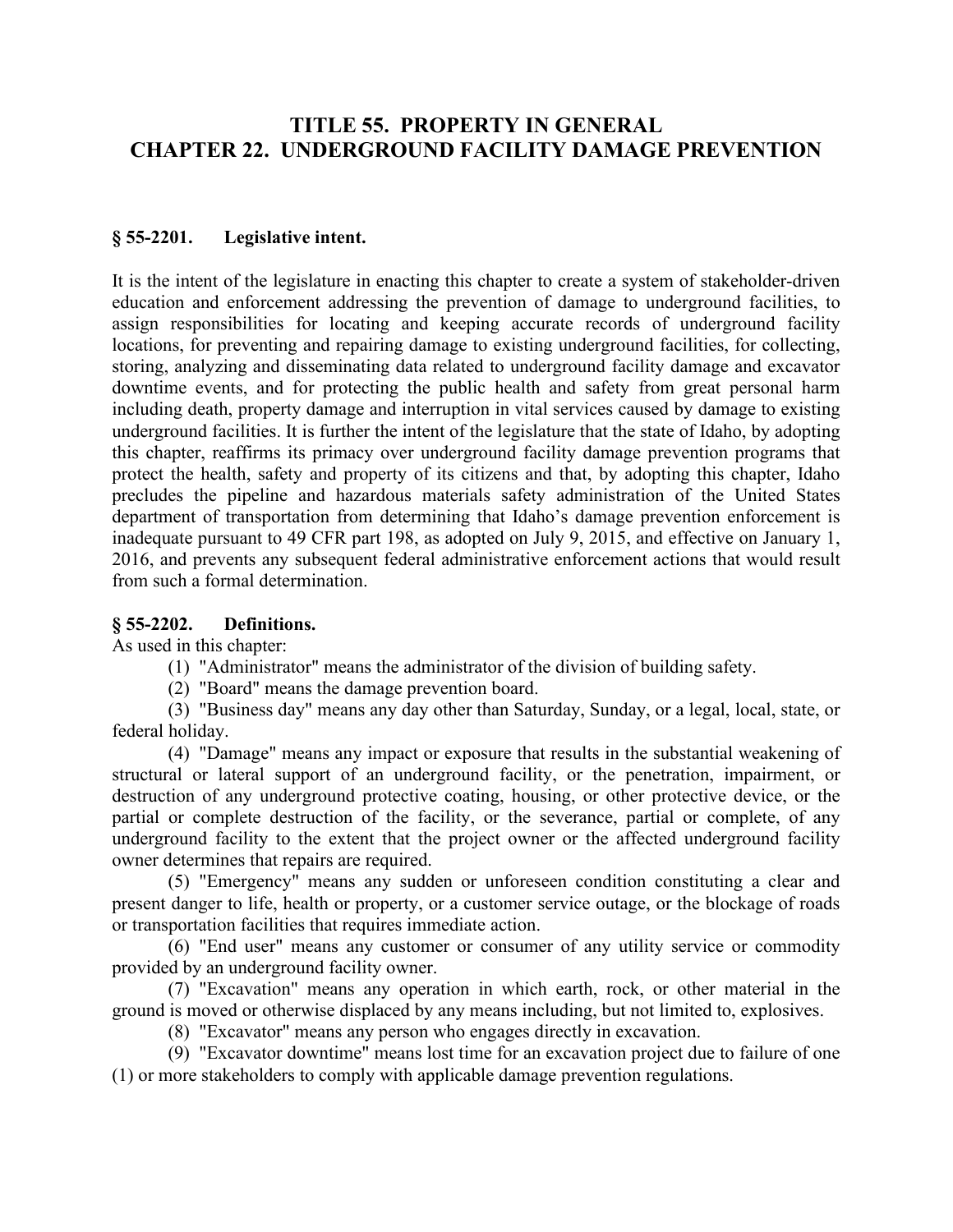(10) "Hand digging" means any excavation involving nonmechanized tools or equipment that when used properly will not damage underground facilities. Hand digging includes, but is not limited to, hand shovel digging, manual posthole digging, vacuum excavation, and soft digging.

(11) "Identified but unlocatable underground facility" means an underground facility that has been identified but cannot be located with reasonable accuracy.

(12) "Identified facility" means any underground facility that is indicated in the project plans as being located within the area of proposed excavation.

(13) "Locatable underground facility" means an underground facility that can be fieldmarked with reasonable accuracy.

(14) "Locator" means a person who identifies and marks the location of an underground facility owned or operated by an underground facility owner.

(15) "Marking" means the use of stakes, paint, or other clearly identifiable materials to show the field location of underground facilities, in accordance with the current color code standard of the American public works association. Markings shall include identification letters indicating the specific type of the underground facility.

(16) "One-number notification service" means a service through which a person can notify owners of underground facilities and request field-marking of their underground facilities.

(17) "Person" means an individual, partnership, association, corporation, a state, a city, a county, or any subdivision or instrumentality of a state, and its employees, agents, or legal representatives.

(18) "Public right-of-way" means the area on, below, or above a public roadway, highway, street, lane, path, sidewalk, alley, or other right-of-way dedicated for compatible uses.

(19) "Reasonable accuracy" or "reasonably accurate" means location within twenty-four (24) inches horizontally of the outside dimensions of each side of an underground facility.

(20) "Rural underground facility owner" means an underground facility owner that is a public utility or a member-owned cooperative that serves fewer than five thousand (5,000) total customers in a county or counties with populations that do not exceed fifty thousand (50,000) people.

(21) "Service lateral" means any underground facility located in a public right-of-way or underground facility easement that is used to convey water (unless being delivered primarily for irrigation), stormwater, or sewage and connects an end user's building or property to an underground facility owner's main utility line.

(22) "Soft digging" means any excavation using tools or equipment that utilize air or water pressure as the direct means to break up soil or earth for removal by vacuum excavation.

(23) "Stakeholder" means any party with an interest in protecting underground facilities including, but not limited to, persons, property owners, underground facility owners, excavators, contractors, cities, counties, highway districts, railroads, public entities that deliver irrigation water and those engaged in agriculture.

(24) "Underground facility" means any item buried or placed below ground for use in connection with the storage or conveyance of water (unless being delivered primarily for irrigation), stormwater, sewage, electronic, telephonic or telegraphic communications, cable television, electric energy, petroleum products, gas, gaseous vapors, hazardous liquids, or other substances and including, but not limited to, pipes, sewers, conduits, cables, valves, lines, wires, manholes, attachments, and those parts of poles or anchors below ground.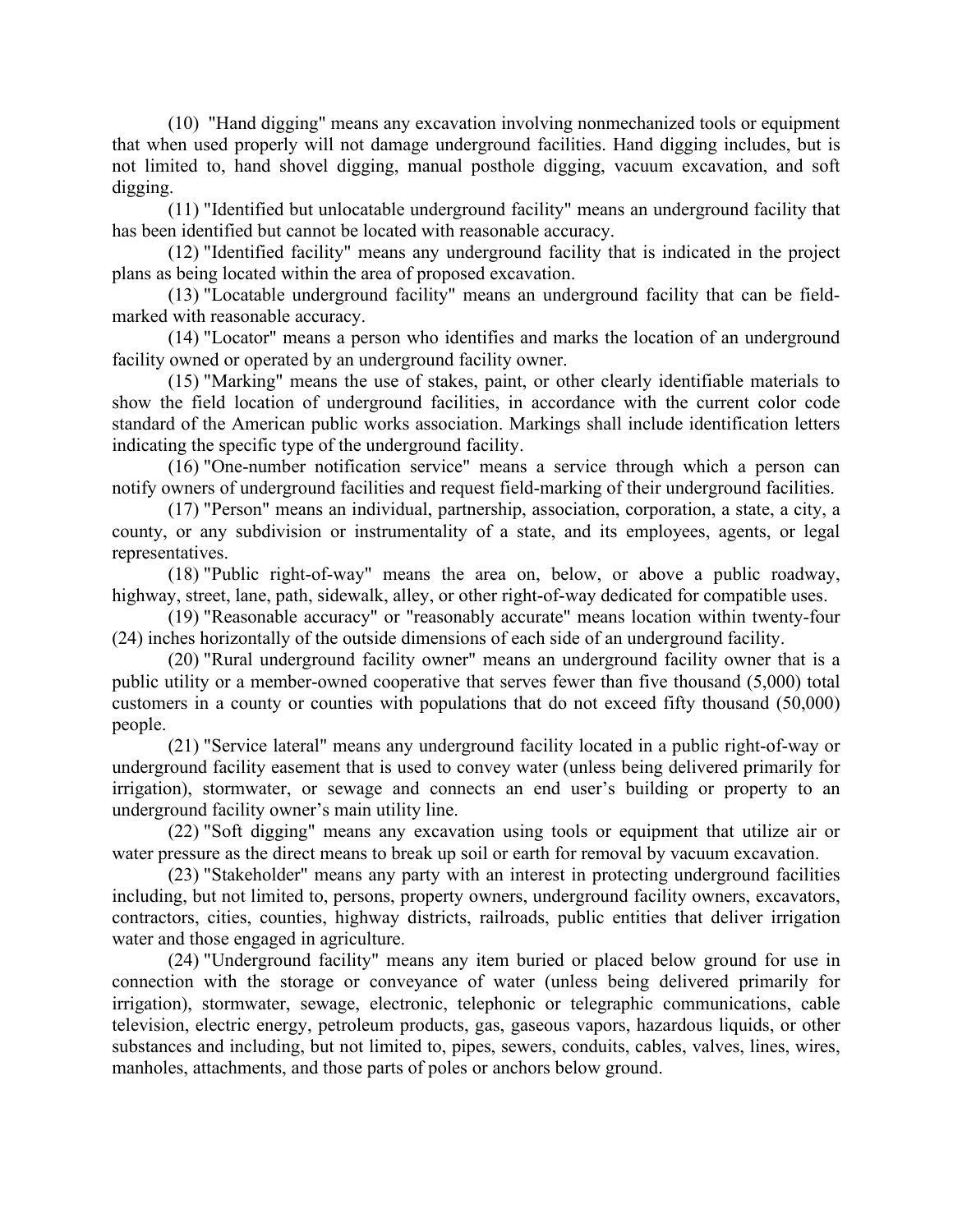(25) "Underground facility easement" means a nonpossessory right to operate, control, bury, install, maintain, or access an underground facility.

(26) "Underground facility owner" means any person who owns or operates an underground facility or who provides any utility service or commodity to an end user via an underground facility.

#### **§ 55-2203. Damage Prevention Board.**

(1) The Idaho damage prevention board is hereby created and made a part of the division of building safety. The principal purpose of the board is to reduce damages to underground facilities and to promote safe excavation practices through education directed toward excavators, underground facility owners and the public at large. The board also shall review complaints of alleged violations of this chapter. It shall be the responsibility and duty of the administrator to administer this chapter, and the administrator shall exercise such powers and duties as are reasonably necessary to enforce the provisions of this chapter.

(2) The board shall consist of eleven (11) members, each of whom shall be appointed by and serve at the pleasure of the governor. All members of the board shall be qualified by experience, knowledge and integrity in formulating rules, reviewing complaints referred to it and assessing penalties, and properly performing the functions of the board. Of the eleven (11) members, one (1) each shall represent the interests of the following designated groups and be:

- (a) A city official or a county official;
- (b) An employee or elected official of a highway district;
- (c) An employee of the Idaho public utilities commission;

(d) An employee or officer of a one-number notification service entity or a member of the Idaho utility coordinating council or similar cooperative statewide nonprofit organization created to coordinate the protection of underground facilities in specific geographic portions of the state;

- (e) An employee or officer of an underground facility owner;
- (f) An employee or officer of an underground pipeline facility owner;
- (g) An employee or officer of a rural underground facility owner;
- (h) An employee or officer of a contractor;
- (i) An employee or officer of a building contractor;
- (j) An employee or officer of an excavator; and

(k) An employee or owner of an agricultural enterprise, a representative of the agriculture industry, or an employee or an official of a public entity that delivers water for irrigation.

(3) Each member of the board shall serve a term of four (4) years, and such terms shall be staggered. The initial board shall have three (3) members whose terms expire July 1, 2018; four (4) members whose terms expire July 1, 2019; and four (4) members whose terms expire July 1, 2020. Thereafter, each board member shall be appointed for a term of four (4) years. No member of the board may be appointed to more than two (2) consecutive terms. A member may continue to serve until a successor is appointed. A successor must represent the same designated group that his predecessor was appointed to represent.

(4) The board shall meet within thirty (30) days after the appointment of all its members and thereafter at such other times as may be expedient and necessary for the proper performance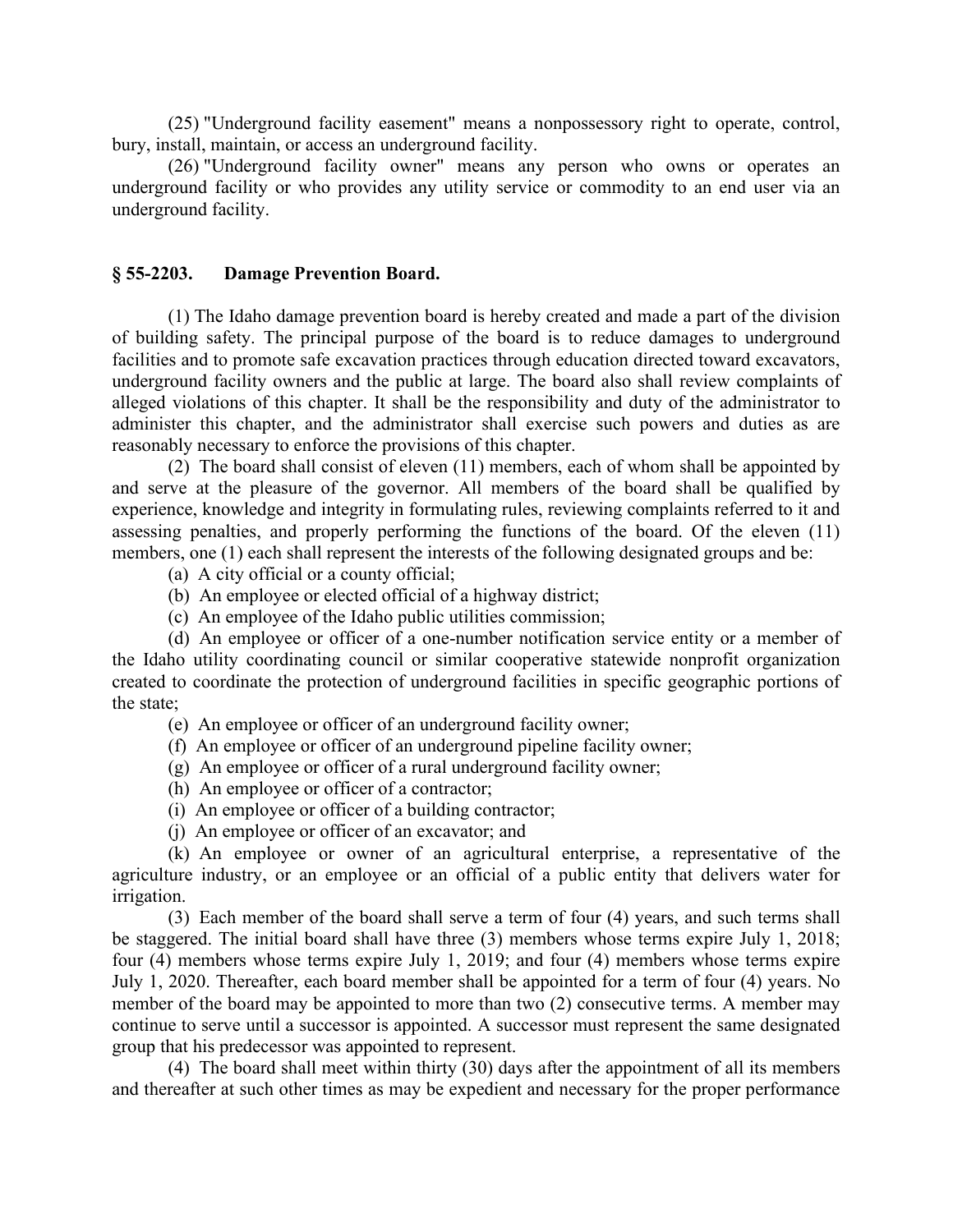of its duties, but the board shall hold at least two (2) regular meetings per year. At the board's first meeting, the members shall elect one (1) of their number to be chairman and one (1) to serve as the vice chairman. The chairman may serve in such capacity for a one (1) year term and may not serve in such capacity for more than two (2) consecutive terms. A majority of the board shall constitute a quorum for the transaction of business. The administrator shall serve as the secretary to the damage prevention board.

(5) Each member of the board shall be compensated as provided by section [59-509\(](https://legislature.idaho.gov/statutesrules/idstat/Title59/T59CH5/SECT59-509)n), Idaho Code.

(6) Each member of the board who is a contractor shall be registered in accordance with [chapter 52, title 54,](https://legislature.idaho.gov/statutesrules/idstat/Title54/T54CH52) Idaho Code, and shall be in good standing.

(7) The activities of the board shall be funded by a fee established by the board and promulgated in rule. Such fee shall be adopted by the board by no less than eight (8) affirmative votes at a meeting duly called for such purpose at which a quorum is present and shall be imposed uniformly upon all of the underground facility owners required by the provisions of this chapter to participate in and cooperate with the one-number notification service. The fee shall be assessed upon an underground facility owner each time such owner receives notice from a onenumber notification service as required by section [55-2205,](https://legislature.idaho.gov/statutesrules/idstat/Title55/T55CH22/SECT55-2205) Idaho Code. The fee is established to defray the expenses of the board and the division in supervising, regulating and administering the provisions of this chapter, and the provision of services hereunder. The fee assessed upon an underground facility owner shall be collected by a one-number notification service and payable to the board in accordance with a schedule and in a manner established by the board in rule. All fees collected by the board shall be deposited with the state treasurer to be credited to the damage prevention board fund established pursuant to section [55-2204,](https://legislature.idaho.gov/statutesrules/idstat/Title55/T55CH22/SECT55-2204) Idaho Code.

(8) The board shall cause educational materials regarding safe digging practices and the dangers of failing to provide notice prior to excavating to be prepared and distributed statewide on an ongoing basis. The board may enter into agreements with other entities for this purpose.

(9) The board, by rule, may adopt or create training programs on all pertinent underground damage prevention topics, which may include, but are not limited to, safe excavation, locating and marking of facilities, determining facility damage, emergency procedures, excavator downtime, pre-marking of intended excavation areas, and procedures used when encountering unmarked facilities, for general use or for remedial training that may be ordered by the board pursuant to section [55-2211,](https://legislature.idaho.gov/statutesrules/idstat/Title55/T55CH22/SECT55-2211) Idaho Code.

(10) The board shall periodically review the effectiveness of the methods used for maintaining effective communications among stakeholders from receipt of an excavation notification until successful completion of the excavation and may adopt, by rule, methods to maintain or improve these communications among stakeholders.

(11) The board shall review complaints alleging violations of this chapter by any party against any other party subject to the jurisdiction of the board involving practices related to public safety and underground facilities damage prevention including, but not limited to, notification procedures, pre-marking of areas to be excavated, marking of facilities, excavation practices, excavator downtime, inaccurate location of facilities, untimely location of facilities, untimely commencement of excavation, failure of a permitting entity to reinstate a permit in a timely manner, failure of an underground facility owner to participate in a one-number notification service as required, or failure by a party to report damage data when required, and may impose appropriate training requirements or enforcement discipline as authorized by this chapter. The proceedings shall be governed by the provisions of section [55-2211](https://legislature.idaho.gov/statutesrules/idstat/Title55/T55CH22/SECT55-2211) and [chapter 52,](https://legislature.idaho.gov/statutesrules/idstat/Title67/T67CH52)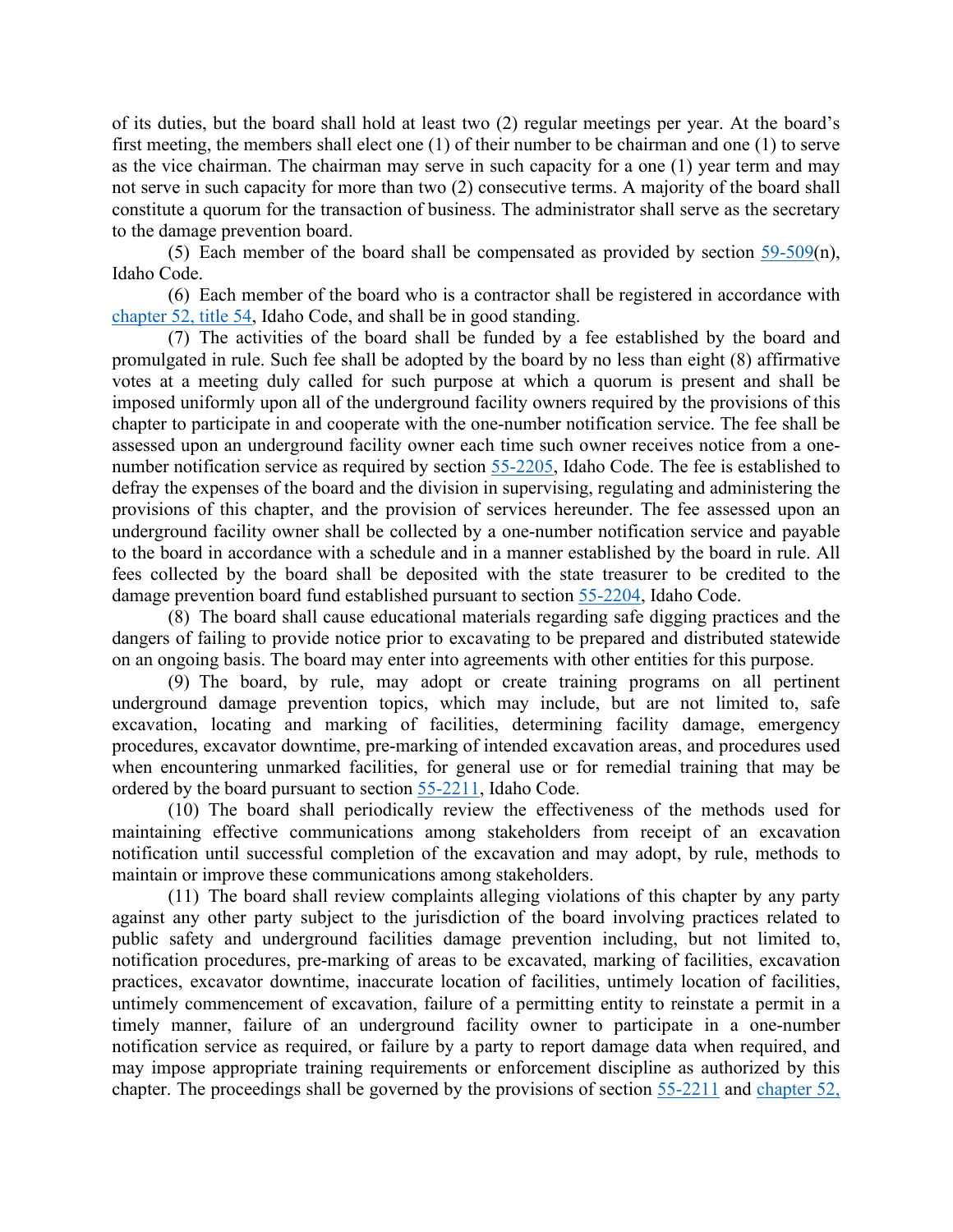[title 67,](https://legislature.idaho.gov/statutesrules/idstat/Title67/T67CH52) Idaho Code. Any party aggrieved by the action of the board shall be entitled to judicial review thereof in accordance with the provisions of [chapter 52, title 67,](https://legislature.idaho.gov/statutesrules/idstat/Title67/T67CH52) Idaho Code.

(12) To continually evaluate and improve program effectiveness, the board shall analyze the data collected pursuant to section [55-2208,](https://legislature.idaho.gov/statutesrules/idstat/Title55/T55CH22/SECT55-2208) Idaho Code, including the number of reported damage and downtime events and trends, the causes of such damage and any recommendations to further reduce the number of damage or downtime events annually. The board shall make its analysis publicly available.

(13) The board shall adopt, by rule, a process for reviewing the adequacy of underground facility owners' use of internal performance measures for those locating underground facilities and recommending changes to improve such performance.

(14) The board shall adopt, by rule, a process for reviewing and promoting the use, by all appropriate stakeholders, of improving technologies that may enhance communications, underground facility locating capability and the gathering and analysis of appropriate data.

(15) The board is authorized and directed to promulgate rules consistent with this act for the administration of this chapter and to effectuate the purpose thereof, except as may be limited or prohibited by law and the provisions of this chapter.

(16) The board may exercise such powers and duties as are reasonably necessary to carry out the provisions of this chapter. The board is authorized to, and may among other activities:

(a) Hold meetings and attend or be represented at such meetings, prepare and publish rules pertaining to this section, make investigation or inquiry, conduct hearings, report findings and enter orders in matters over which the board has authority;

(b) Summon witnesses to appear and testify before it on any matter within the provisions of this chapter. No person shall be required to testify outside the county wherein he resides or where his principal place of business is located. A summons to testify shall be issued and served in like manner as a subpoena of a witness issued from the district court, or in any other manner consistent with the procedures of the division of building safety;

(c) Administer oaths and take affirmations of witnesses appearing before the board and appoint competent persons to issue subpoenas, administer oaths and take testimony, and appoint hearing officers;

(d) Impose civil penalties and conduct hearings related thereto for violations of this chapter or the rules of the board;

(e) Enter into agreements with any vendor or contractor to provide services or administer any obligation imposed on the board or the administrator by law, as well as the authority to make expenditures, and to make purchases in accordance with [chapter 57, title 67,](https://legislature.idaho.gov/statutesrules/idstat/Title67/T67CH57) Idaho Code, to effectuate such agreements; and

(f) Delegate to the administrator the power to perform ministerial functions, conduct investigations, recommend and collect civil penalties on its behalf and appoint hearing officers.

(17) The board may establish by administrative rule the fines to be paid for penalties issued for violations of this chapter. In no case shall the penalty exceed the limits prescribed in section [55-2211,](https://legislature.idaho.gov/statutesrules/idstat/Title55/T55CH22/SECT55-2211) Idaho Code.

(18) The board may receive contributions, gifts and grants on behalf of and in aid of the program. Such contributions, gifts and grants shall be deposited in the damage prevention board fund established pursuant to section [55-2204,](https://legislature.idaho.gov/statutesrules/idstat/Title55/T55CH22/SECT55-2204) Idaho Code.

#### **§ 55-2204. Damage Prevention Board Fund Established — Use of Funds.**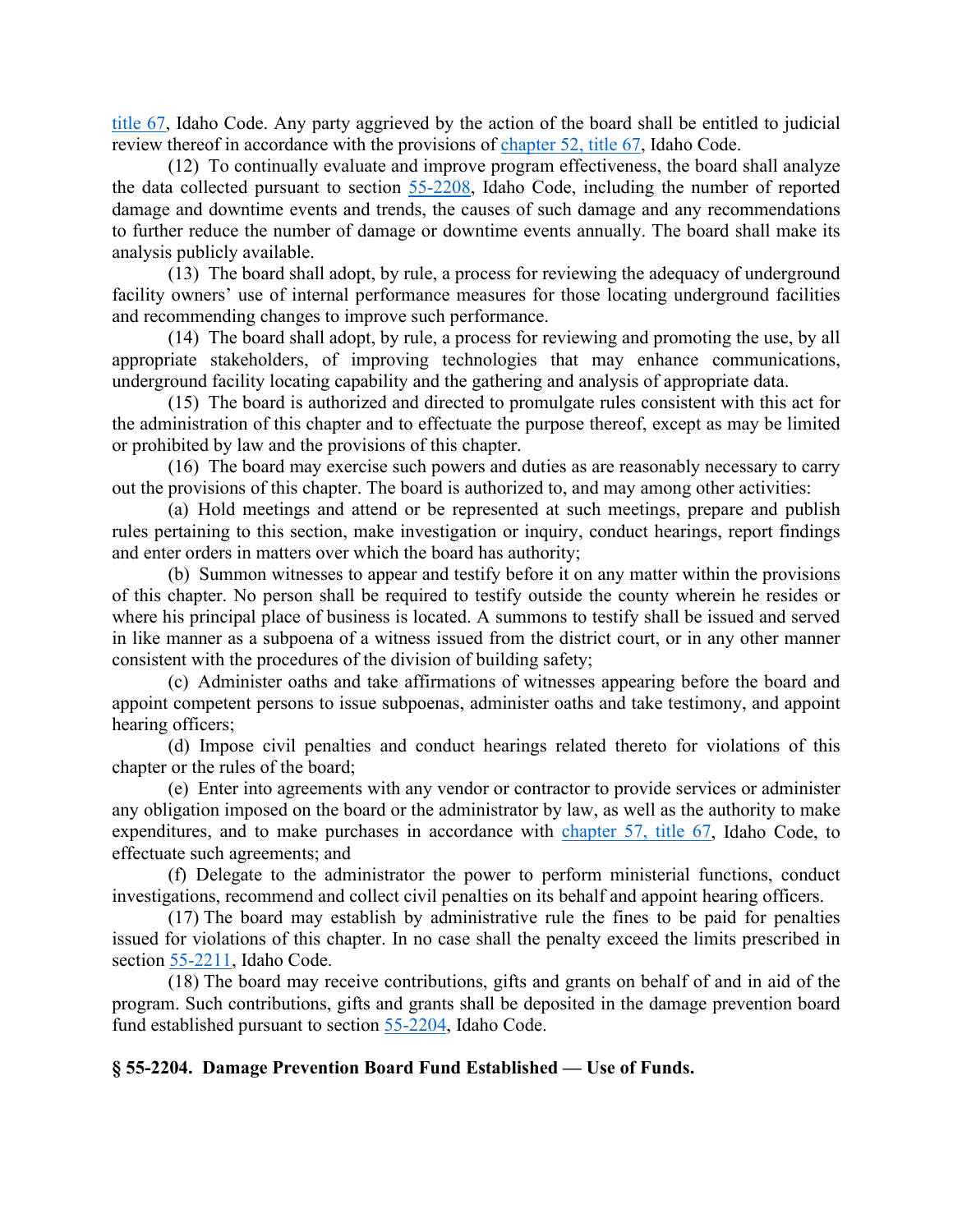(1) All moneys received by the administrator under the terms and provisions of this chapter shall be paid into the state treasury as directed by the provisions of section [59-1014,](https://legislature.idaho.gov/statutesrules/idstat/Title59/T59CH10/SECT59-1014) Idaho Code, and shall be held by the state treasurer in a dedicated fund to be known as the damage prevention board fund and, other than as prescribed in subsection (2) of this section, all such moneys placed in said fund shall be set aside and appropriated to the division of building safety to carry into effect the provisions of this chapter.

(2) All moneys received from civil penalties collected under the provisions of this chapter shall be deposited into the damage prevention board fund and shall be spent exclusively in support of board activities to develop and disseminate educational programming designed to improve worker and public safety relating to excavation and underground facilities.

## **§ 55-2205. Permit compliance — Notice of excavation — Response to notice — Compensation for failure to comply — Exemptions.**

(1) Before commencing excavation, the excavator shall:

(a) Comply with other applicable law or permit requirements of any public agency issuing permits;

(b) Pre-mark on-site the path of excavation with white paint or, as the circumstances require, other reasonable means that will set out clearly the path of excavation. An excavator need not pre-mark as required in this subsection if:

(i) The underground facility owner or its agent can determine the location of the proposed excavation by street address or lot and block by referring to a locate ticket; or

(ii) The excavator and underground facility owner have had a meeting prior to the beginning of the proposed excavation at the excavation site for the exchange of information required under this subsection.

(c) Provide notice of the scheduled commencement of excavation to all underground facility owners through a one-number notification service. If no one-number notification service is available, notice shall be provided individually to those owners of underground facilities known to have or suspected of having underground facilities within the area of proposed excavation. The notice shall be communicated by the excavator to the one-number notification service or, if no one-number notification service is available, to the owners of underground facilities not less than two (2) business days nor more than ten (10) business days before the scheduled date for commencement of excavation, unless otherwise agreed in writing by the parties.

(2) Upon receipt of the notice provided for in this section, the underground facility owner or the owner's agent shall locate and mark its locatable underground facilities with reasonable accuracy, as defined in section [55-2202,](https://legislature.idaho.gov/statutesrules/idstat/Title55/T55CH22/SECT55-2202) Idaho Code, by surface-marking the location of the facilities. If there are identified but unlocatable underground facilities, the owner of such facilities or the owner's agent shall locate and mark the underground facilities in accordance with the best information available to the owner of the underground facilities. The owner of the underground facility or the owner's agent providing the information shall respond no later than two (2) business days after the receipt of the notice or before the excavation time set forth in the excavator's notice, at the option of the underground facility owner, unless otherwise agreed in writing by the parties. Excavators shall not excavate until all known facilities have been marked. Once marked by the owner of the underground facility, or the owner's agent, the excavator is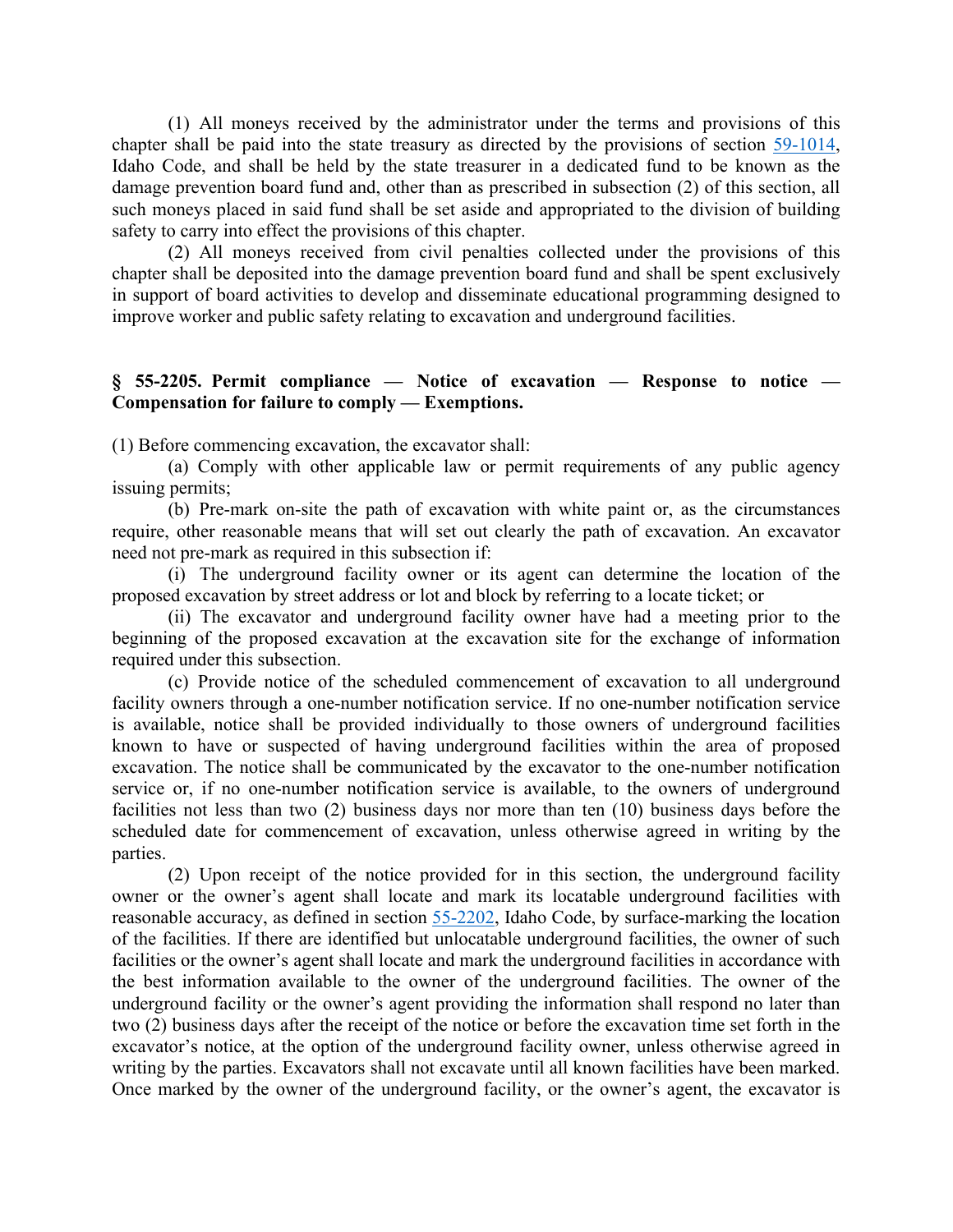responsible for maintaining the markings. Unless otherwise agreed in writing by the parties, maintained markings shall be valid for purposes of the notified excavation for a period of no longer than three (3) consecutive weeks following the date of notification as long as it is reasonably apparent that site conditions have not changed so substantially as to invalidate the markings. If excavation has not commenced within three (3) weeks from the original notice to underground facility owners through the one-number notification service, the excavator shall reinitiate notice in accordance with this section.

(a) Excavators shall have the right to receive compensation from the owner of the underground facility for costs incurred if the owner of the underground facility does not locate its facilities in accordance with this chapter.

(b) The owner of the underground facility shall have the right to receive compensation for costs incurred in responding to excavation notices given less than two (2) business days prior to the excavation except for notices given for discovered facilities after the owner has identified facilities.

(3) An end user shall not be required to locate or mark any service lateral. An underground facility owner who provides any utility service or commodity via a service lateral shall locate and mark the service lateral in accordance with the provisions of subsection (2) of this section. Nothing in this subsection shall be construed to impose an indemnification obligation prohibited by law on any public agency as defined in section [67-2327,](https://legislature.idaho.gov/statutesrules/idstat/Title67/T67CH23/SECT67-2327) Idaho Code, or to alter the liability of any public agency as provided by law, including article VIII of the constitution of the state of Idaho.

(4) Emergency excavations are exempt from the time requirements for notification provided in this section.

(5) If the excavator, while performing the excavation, discovers underground facilities (whether active or abandoned) which are not identified or were not located in accordance with subsection (2) of this section, the excavator shall cease excavating in the vicinity of the facility and immediately notify the owner or operator of such facilities, or the one-number notification service. The excavator shall have the right to receive compensation from the underground facility owner for standby cost (based on standby rates made publicly available) incurred as a result of waiting for the underground facility owner or the owner's agent to arrive at the work site to identify the unidentified facilities and provided that if the underground facility owner or the owner's agent supplies the locate information required under subsection (2) of this section within eight (8) hours of the time that the excavator notifies the underground facility owner of facilities not previously located, the excavator's compensation for delay of the excavation project shall be limited to actual costs or two thousand dollars (\$2,000), whichever is less.

# **§ 55-2206. One-number notification service — Establishment — Participation required — Funding.**

Two (2) or more persons who own or operate underground facilities in a county may voluntarily establish or contract with a third person to provide a one-number notification service to maintain information concerning underground facilities within a county. Upon the establishment of the first such one-number notification service, all others operating and maintaining underground facilities within said county shall participate and cooperate with the service, and no duplicative service shall be established pursuant to this chapter. The activities of the one-number locator service shall be funded by all of the underground facility owners or operators required by the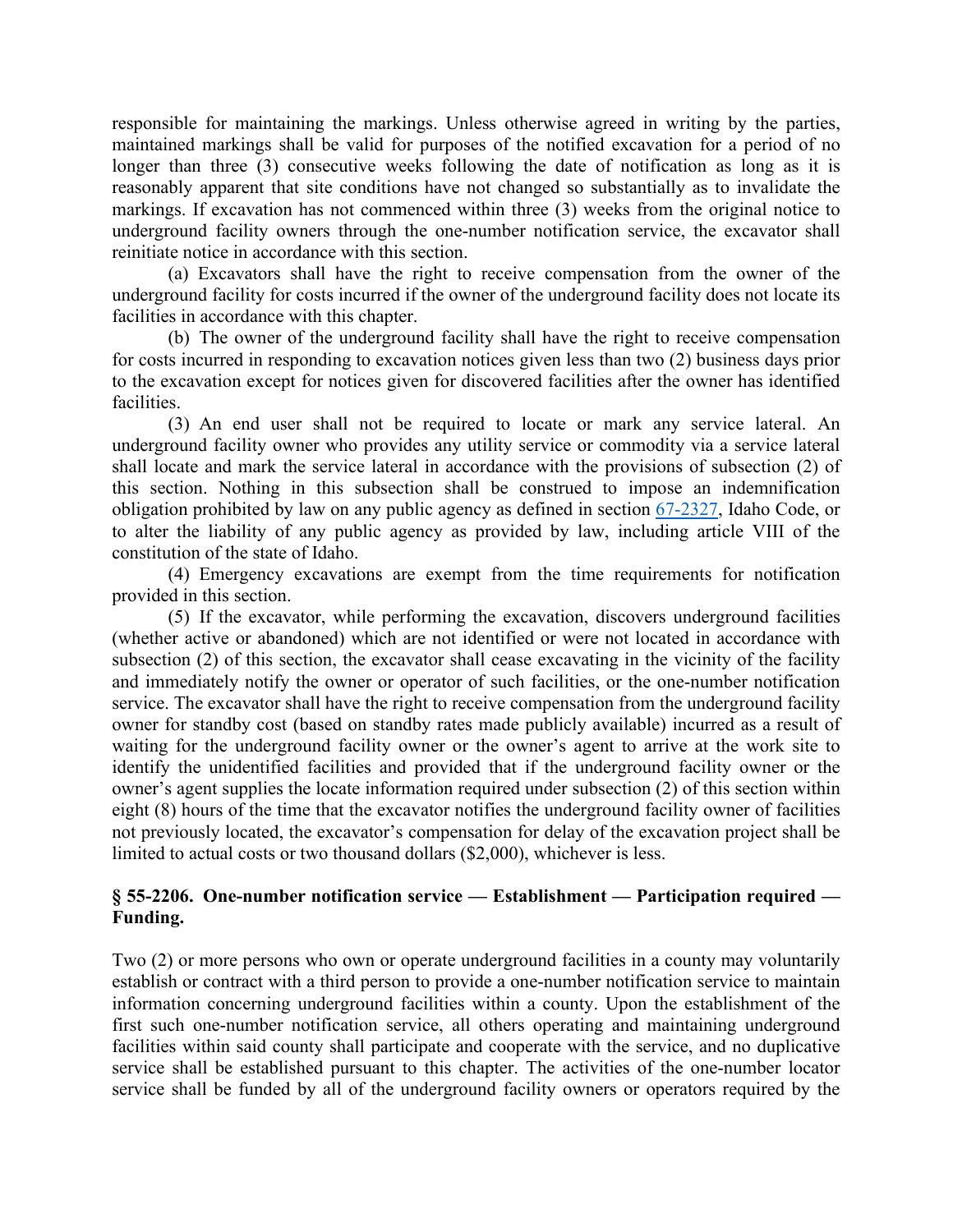provisions of this section to participate in and cooperate with the service. All underground facility owners or operators who are required to participate in a one-number notification service are subject to the jurisdiction of the damage prevention board established in section [55-2203,](https://legislature.idaho.gov/statutesrules/idstat/Title55/T55CH22/SECT55-2203) Idaho Code.

### **§ 55-2207. Excavation contracts — Limitations — Precautions to Avoid Damage — Liability for Damage.**

(1) Project owners shall indicate in bid or contract documents the existence of underground facilities known by the project owner to be located within the proposed area of excavation.

(2) An excavator shall use reasonable care to avoid damaging underground facilities. An excavator shall:

(a) Determine by hand digging, in the area twenty-four (24) inches or less from the facilities, the precise actual location of underground facilities which have been marked;

(b) Plan the excavation to avoid damage to or minimize interference with underground facilities in and near the excavation area; and

(c) Provide such support for underground facilities in and near the construction area, including during backfill operations, as may be reasonably necessary for the protection of such facilities.

(3) If an underground facility is damaged and such damage is the consequence of the failure to fulfill an obligation under this chapter, the party failing to perform that obligation shall be liable for any damages to the underground facility owner. Nothing in this chapter prevents the parties to an excavation contract from contracting with respect to the allocation of risk for changed or differing site conditions.

(4) In any action brought under this section, the prevailing party is entitled to reasonable attorney's fees.

# **§ 55-2208. Damage to Underground Facilities — Duties of Excavator and Owner — Reporting of Data.**

(1) An excavator who, in the course of excavation, contacts or damages an underground facility shall notify the underground facility owner and the one-number notification service. If the damage causes an emergency condition or an actual breach of an underground facility that releases gas or hazardous liquids into the surrounding environment, the excavator causing the damage shall also alert the appropriate local public safety agencies by, at a minimum, calling 911, and take all appropriate steps to ensure the public safety. No damaged underground facility may be buried until it is repaired or relocated.

(2) The owner of the underground facilities damaged shall arrange for repairs or relocation as soon as is practical or may permit the excavator to do necessary repairs or relocation at a mutually acceptable price.

(3) Any party responsible for damages to an underground facility shall be liable for the cost of repairs.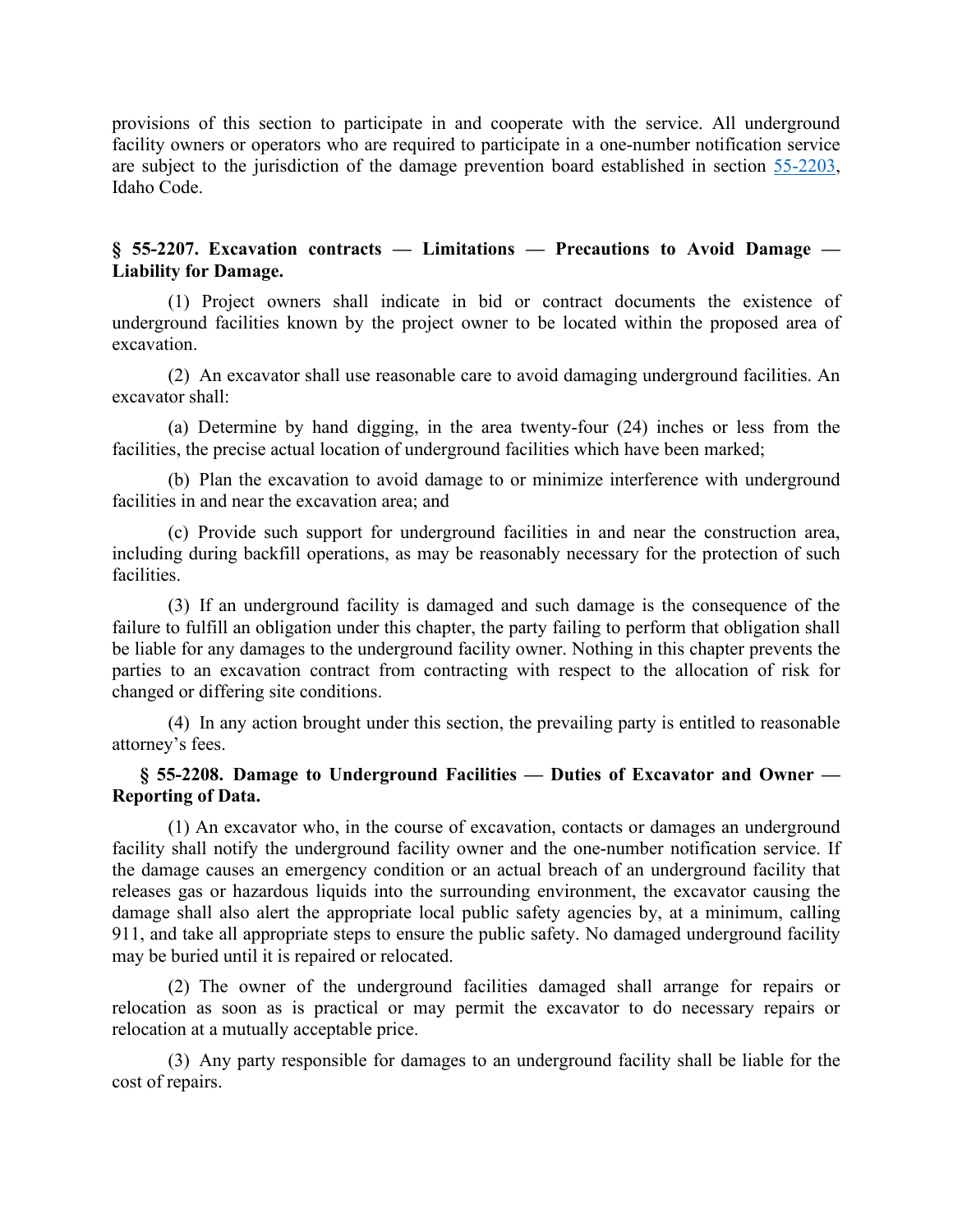(4) The board shall adopt by rule a procedure for the processing of claims related to damages to underground facilities.

(5) Underground facility owners who observe or suffer damage to an underground facility and excavators who observe or suffer excavator downtime related to a failure of one (1) or more stakeholders to comply with applicable damage prevention regulations shall report such information to the board in accordance with the rules promulgated by the board. Reporting of such data does not constitute a complaint provided for in section [55-2211,](https://legislature.idaho.gov/statutesrules/idstat/Title55/T55CH22/SECT55-2211) Idaho Code

# **§ 55-2209. Duties of Public Agency Issuing Excavation, Building or Other Similar Permits.**

(1) Any public agency, as defined in section  $67-2327$ , Idaho Code, that has the authority to issue excavation, building or other similar permits shall notify persons seeking such permits of the existence of this chapter and the one-number notification service telephone number.

(2) A permit shall not be valid for excavation until or unless the notice provisions of this section have been complied with, and the portion of the permit directly relating to excavation may be suspended by the issuing public agency if the permit holder violates any provisions of this chapter. The issuing public agency shall reinstate the permit at no charge within forty-eight (48) hours of receiving evidence of compliance with the provisions of this chapter

### **§ 55-2210. Excavations Exempt From Notice Requirement.**

Unless facts exist which would reasonably cause an excavator to believe that an underground facility exists within the depth of the intended excavation, the following excavations shall not require notice of the excavation pursuant to section  $55-2205(1)(c)$ , Idaho Code:

(1) An excavation of less than fifteen (15) inches in vertical depth outside the boundaries of an underground facility easement of public record on private property.

(2) The tilling of soil to a depth of less than fifteen (15) inches for agricultural practices.

(3) The extraction of minerals within recorded mining claims or excavation within material sites legally located and of record, unless such excavation occurs within the boundaries of an underground facility easement.

(4) Normal maintenance of roads, streets and highways, including cleaning of roadside drainage ditches and clear zones, to a depth of fifteen (15) inches below the grade established during the design of the last construction of which underground facility owners were notified and which excavation will not reduce the authorized depth of cover of an underground facility.

(5) Replacement of highway guardrail posts, sign posts, delineator posts, culverts, and traffic control device supports in the same approximate location and depth of the replaced item within public highway rights-of-way.

(6) Normal maintenance of railroad rights-of-way, except where such rights-of-way intersect or cross public roads, streets, highways, or rights-of-way adjacent thereto, or recorded underground facility easements.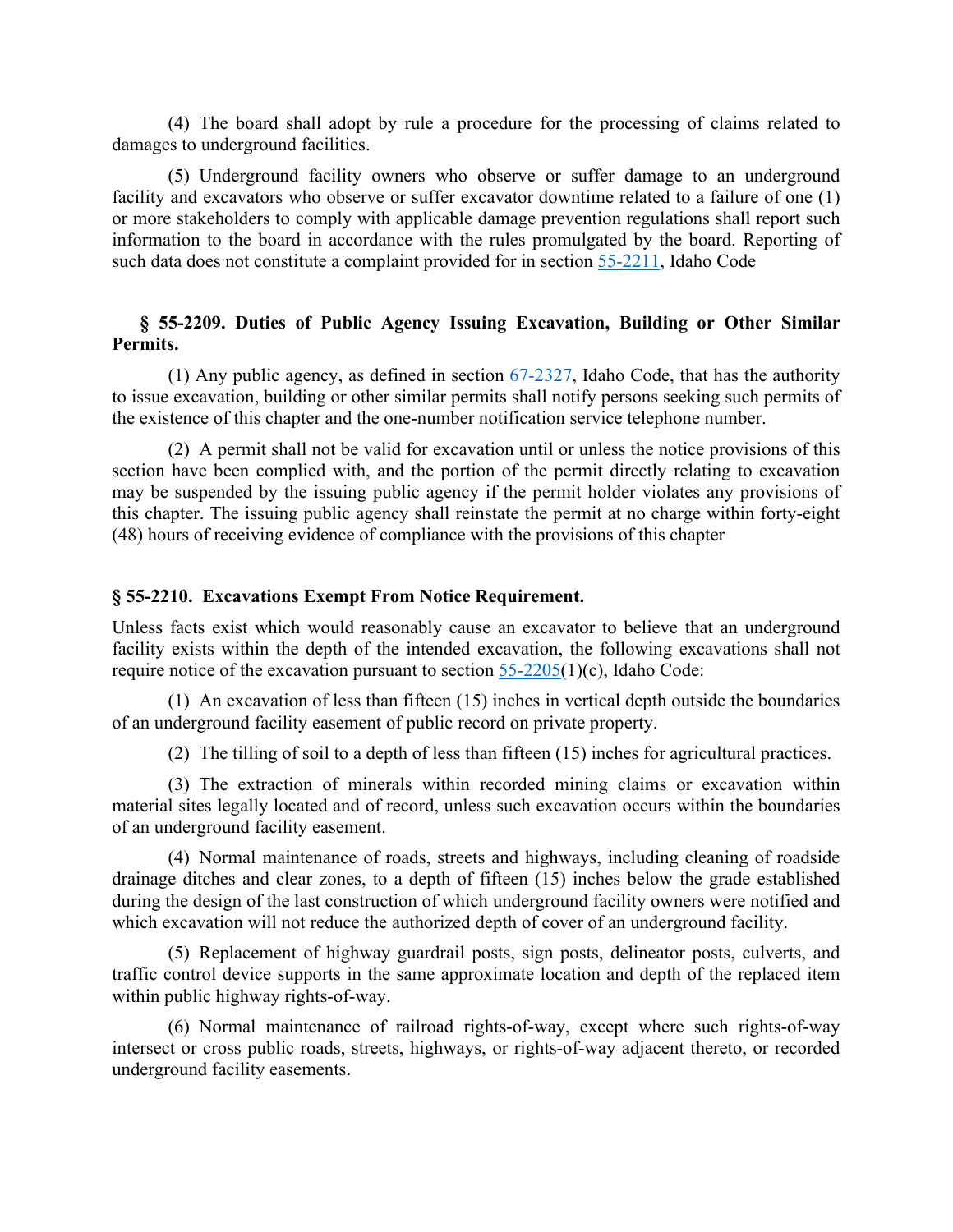### **§ 55-2211. Violation — Civil Penalty — Duties Of The Board And The Administrator — Other Remedies Unimpaired.**

(1) The damage prevention board established in section [55-2203,](https://legislature.idaho.gov/statutesrules/idstat/Title55/T55CH22/SECT55-2203) Idaho Code, may hear, but may not initiate, contested cases of alleged violations of this chapter involving practices related to underground facilities as set forth in rules by the board. Persons who violate the provisions of this chapter are subject to civil penalties in accordance with this section. Complaints regarding an alleged violation of this chapter may be made by any individual and shall be made to the administrator. Complaints shall include the name and address of the complainant and the alleged violator, and the violation alleged. If the alleged violation involves facility damage or a downtime event, the complaint must be submitted on such forms and contain such information as required by the board in rule. Upon review of the complaint, and any investigation conducted therewith, the administrator shall notify the person making the complaint and the alleged violator, in writing, of the administrator's recommended course of action to the board. The administrator shall recommend that a training course adopted by the board, by rule, be successfully completed for a first violation of this chapter, except that if the complaint is for a first violation of this chapter wherein a residential homeowner or residential tenant excavating on the lot of his residency failed to provide notice as required in section [55-2205,](https://legislature.idaho.gov/statutesrules/idstat/Title55/T55CH22/SECT55-2205) Idaho Code, and caused damage to underground facilities, the board shall direct the administrator to deliver to the violator a written warning and educational materials to prevent a future violation. The administrator may recommend the imposition of a civil penalty in an amount not to exceed one thousand dollars (\$1,000) for a second violation of this chapter and in addition may recommend successful completion of a training course adopted by the board, by rule, and issue a notice of intent to impose such penalty on behalf of the board. If the administrator recommends the imposition of a civil penalty, the violator may pay the fine to the board upon receipt of such notice. If, upon the expiration of twenty-one (21) days, the violator has not responded in writing to the division, the board may impose the penalty provided for in the notice. A violator shall also have the right to contest the imposition of a civil penalty to the board and the opportunity to produce evidence in his behalf. Notice of the time and place of such hearing shall be provided by the board, and such proceeding shall be governed by the provisions of [chapter 52, title 67,](https://legislature.idaho.gov/statutesrules/idstat/Title67/T67CH52) Idaho Code.

(2) In the event the board determines that a person has violated the provisions of this chapter a subsequent time within eighteen (18) months from an earlier violation, and where facility damage has occurred, the board may impose a civil penalty of not more than five thousand dollars (\$5,000) for each separate violation in accordance with the process described in subsection (1) of this section.

(3) All civil penalties recovered shall be deposited in the underground facility damage prevention board fund and used pursuant to section [55-2204\(](https://legislature.idaho.gov/statutesrules/idstat/Title55/T55CH22/SECT55-2204)2), Idaho Code.

(4) The penalties provided in this section are in addition to any other remedy at law or equity available to any party subject to the jurisdiction of the damage prevention board established in section [55-2203,](https://legislature.idaho.gov/statutesrules/idstat/Title55/T55CH22/SECT55-2203) Idaho Code.

(5) Unless expressly provided herein, nothing in this chapter eliminates, alters or otherwise impairs common law, statutory or other preexisting rights and duties of persons affected by the provisions of this chapter; nor does anything in this chapter, unless expressly so provided, eliminate, alter or otherwise impair other remedies, state or federal, including those at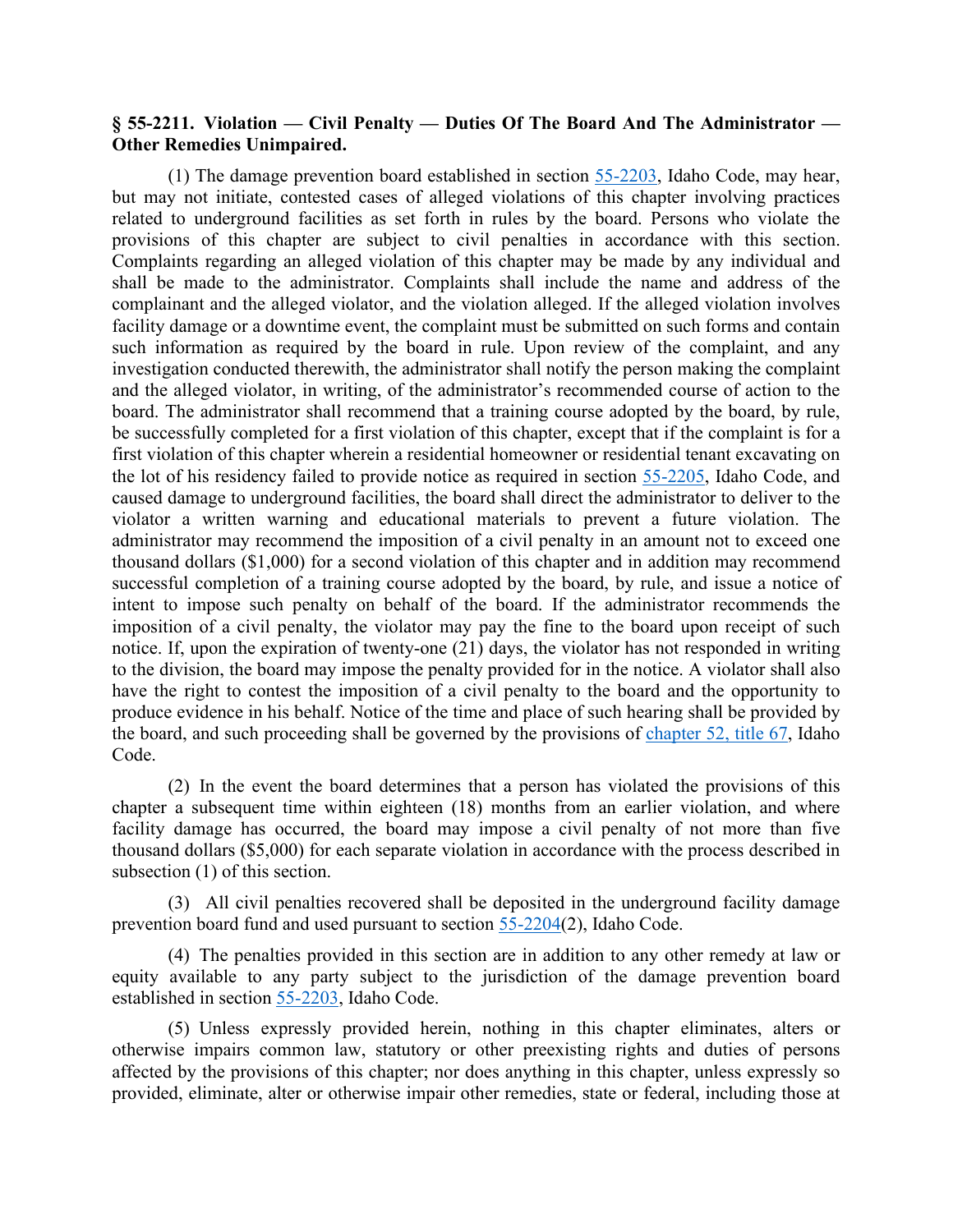common law, of an underground facility owner whose facility is damaged; nor do the provisions of this chapter affect any civil remedies for personal injury or property damage except as expressly provided for herein. The court in its discretion may award attorney's fees and costs to the prevailing party.

# **§ 55-2212. Waiver Permitted by Owner of Underground Facility.**

The notification and marking provisions of this chapter may be waived for one or more designated persons by an underground facility owner with respect to all or part of that underground facility owner's own underground facilities.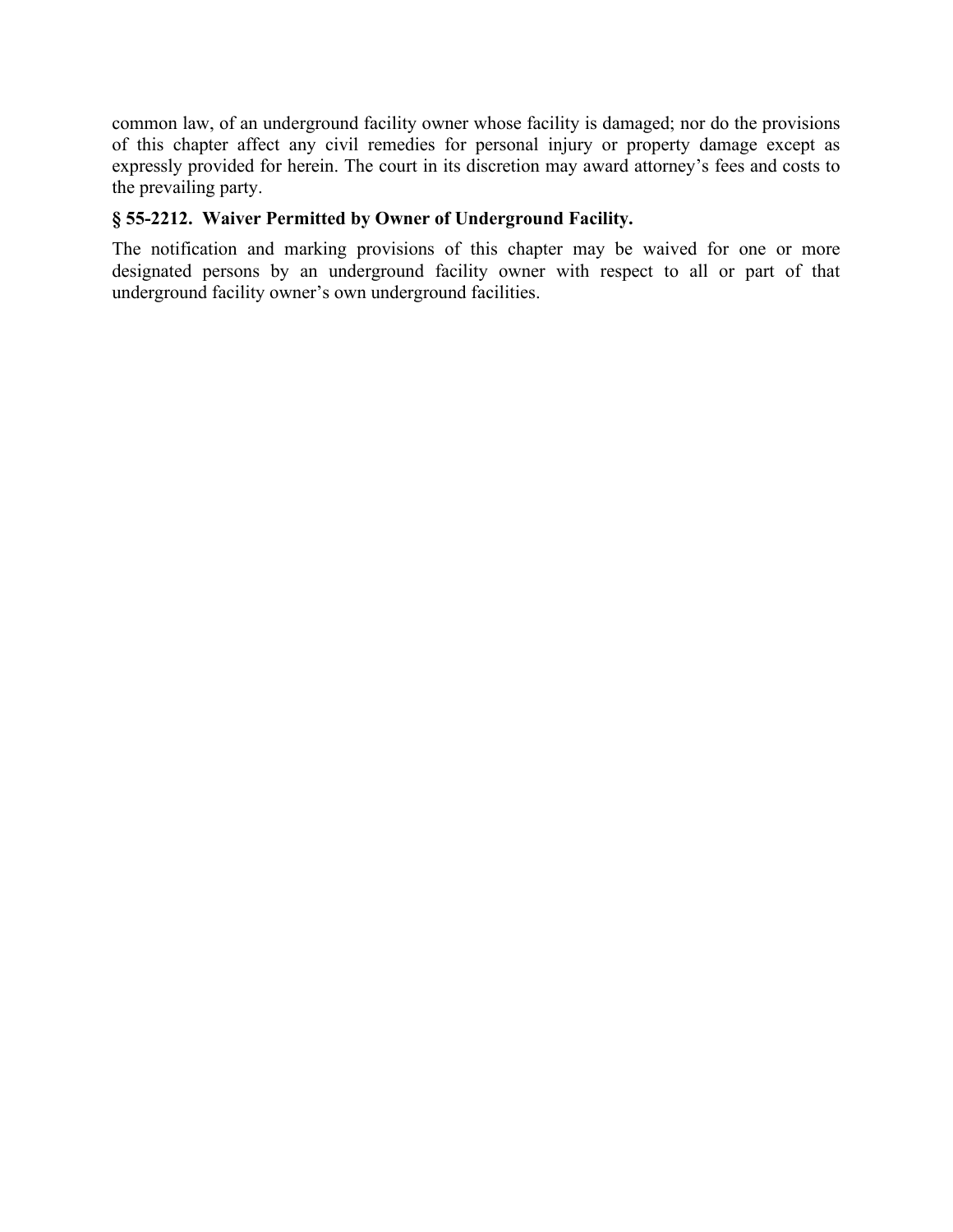# **IDAPA 24 – DIVISION OF OCCUPATIONAL AND PROFESSIONAL LICENSES DIVISION OF BUILDING SAFETY – IDAHO DAMAGE PREVENTION BOARD 24.39.90 – Rules of the Damage Prevention Board**

# **Who does this rule apply to**?

*This rule applies to those who own underground facilities, and those who may engage in excavation, including the general public. It also applies to (811) one-number notification services who provide notice to facility owners of planned excavation activities.*

# **What is the purpose of this rule**?

*The rule prescribes the requirements related to educational programs regarding the protection of underground facilities, and underground facility locating practices. It also prescribes fees for (811) one-number notification services, as well as a complaint process and civil penalties related to the enforcement of the statutory damage prevention requirements.*

# **What is the legal authority for the agency to promulgate this rule**?

*This rule implements the following statutes passed by the Idaho Legislature:*

Property in General -

- [Title 55, Chapter 22, Idaho Code –](https://legislature.idaho.gov/statutesrules/idstat/Title55/T55CH22/) Underground Facilities Damage Prevention
- [55-2203, Idaho Code](https://legislature.idaho.gov/statutesrules/idstat/Title55/T55CH22/SECT55-2203/)  Damage Prevention Board

# **Who do I contact for more information on this rule**?

Idaho Division of Building Safety 1090 E. Watertower Street, Suite 150 Meridian, ID 83642 Phone: (208) 334-3950 Fax: (877) 810-2840 Email: [customer.service@dbs.idaho.gov](mailto:customer.service@dbs.idaho.gov) Website: <https://dbs.idaho.gov/>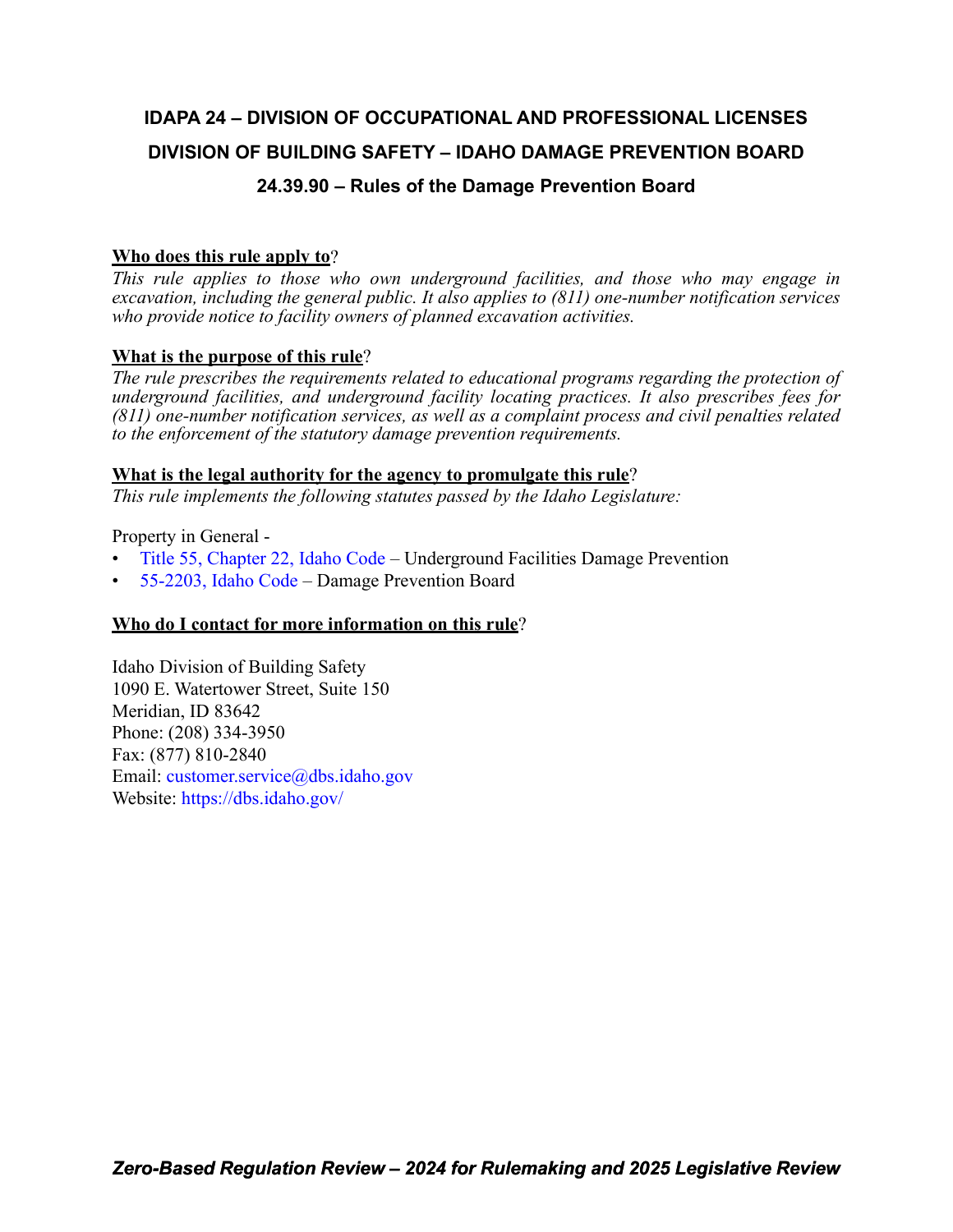# *Table of Contents*

| 24.39.90 – Rules Governing the Damage Prevention Board                |  |
|-----------------------------------------------------------------------|--|
|                                                                       |  |
|                                                                       |  |
|                                                                       |  |
|                                                                       |  |
|                                                                       |  |
|                                                                       |  |
|                                                                       |  |
|                                                                       |  |
| 016. Adequacy Of Facility Owners Locating Underground Facilities.  4  |  |
| 017. Improvement Of Technology And Communications By Stakeholders.  4 |  |
|                                                                       |  |
|                                                                       |  |
|                                                                       |  |
|                                                                       |  |
|                                                                       |  |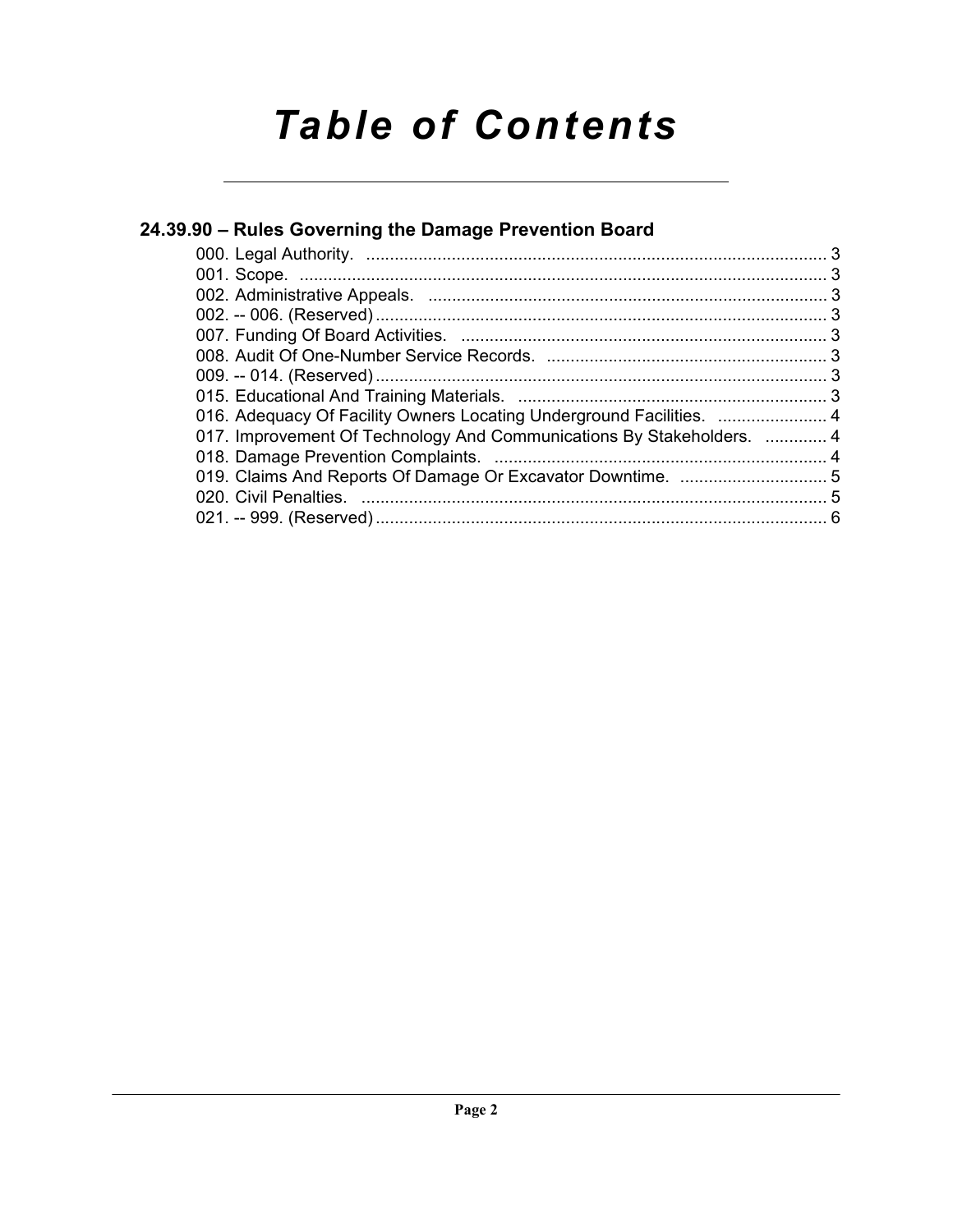#### **24.39.90 – RULES GOVERNING THE DAMAGE PREVENTION BOARD**

#### **000. LEGAL AUTHORITY.**

These rules are promulgated pursuant to Section 55-2203, Idaho Code. (7-1-21)T

#### **001. SCOPE.**

These rules are applicable to underground facilities, and facility owners as established in Title 55, Chapter 22, Idaho Code. (7-1-21)T  $\text{Code.} \tag{7-1-21}$ 

#### **002. ADMINISTRATIVE APPEALS.**

**01. Appeal Bond**. Upon notice of the imposition of training or a civil penalty, the notified party may contest the imposition of such before the Damage Prevention Board in accordance with Section 018 of these rules. An appeal bond in the amount of two hundred dollars (\$200) must accompany the request for hearing to contest the matter. In the case of training, the Division of Building Safety will refund the bond if the contesting party appears at the hearing. In the case of a civil penalty, the Division will refund any portion of the bond not used to satisfy the penalty imposed by the Board or the entire bond if the contesting party prevails at the hearing. (7-1-21 penalty imposed by the Board or the entire bond if the contesting party prevails at the hearing.

#### **002. -- 006. (RESERVED)**

#### **007. FUNDING OF BOARD ACTIVITIES.**

Each owner of an underground facility must pay a fee of ten cents (\$.10) each time such owner receives notice from a one-number notification service as prescribed by Section 55-2205, Idaho Code. The fee assessed upon the underground facility owner is collected by the one-number notification service, and is payable to the board in accordance with the following schedule:  $(7-1-21)$ accordance with the following schedule:

**01. Fee Assessed**. The fee will be assessed on an underground facility owner for each notification issued by the one-number notification service to the underground facility owner, with the one-number notification service required to submit a summary of the number of notices issued in a given month to the board no later than fifteen  $(15)$  days following the end of the month in which the notices were issued.  $(7-1-21)$ T

**02. Payment Submission**. The one-number notification service must submit payment to the board for all payments received from underground facility owners no later than seventy (70) days following the end of the month in which the notices were issued to the facility owners. In those cases where the payment from the underground facility owner is received after the seventy-day (70) period, the one-number service must include late payments in its next payment to the board. (7-1-21)T

**03. Notices Issued**. The one-number notification service must also submit a detailed list of notices issued, including the facility owner's contact information, for which payment has not been received within the seventy (70) day period following the end of the month in which the notices were issued. Such list must be updated on a monthly basis to reflect the status of all past-due payments due from underground facility owners that have not been received. (7-1-21)T

#### **008. AUDIT OF ONE-NUMBER SERVICE RECORDS.**

The Board has the right to review and audit the payment records of any one-number notification service relating to the collection of the fee imposed on underground facility owners. In the event the board wishes to conduct a review and/or audit of a one-number notification service, the board will provide no less than a five (5) business day advance notice of the intended action. The board may delegate any responsibilities contained herein this chapter to the Division of Building Safety. (7-1-21) Division of Building Safety.

#### **009. -- 014. (RESERVED)**

#### **015. EDUCATIONAL AND TRAINING MATERIALS.**

**01. Approval of Training and Educational Programs**. The Board approves acceptable training courses or programs and educational materials on relevant underground facility damage prevention topics pertaining to safe excavation, locating and marking of facilities, determining facility damage, emergency procedures, excavator downtime, pre-marking of intended excavation areas, and appropriate procedures when encountering unmarked facilities. (7-1-21)T facilities.  $(7-1-21)T$ 

**02. Scope of Training and Educational Programs**. Such training programs and educational materials must relate to various aspects of underground facility damage prevention, and contain practices, information, and standards generally accepted and recognized among stakeholders in Idaho. (7-1-21) standards generally accepted and recognized among stakeholders in Idaho.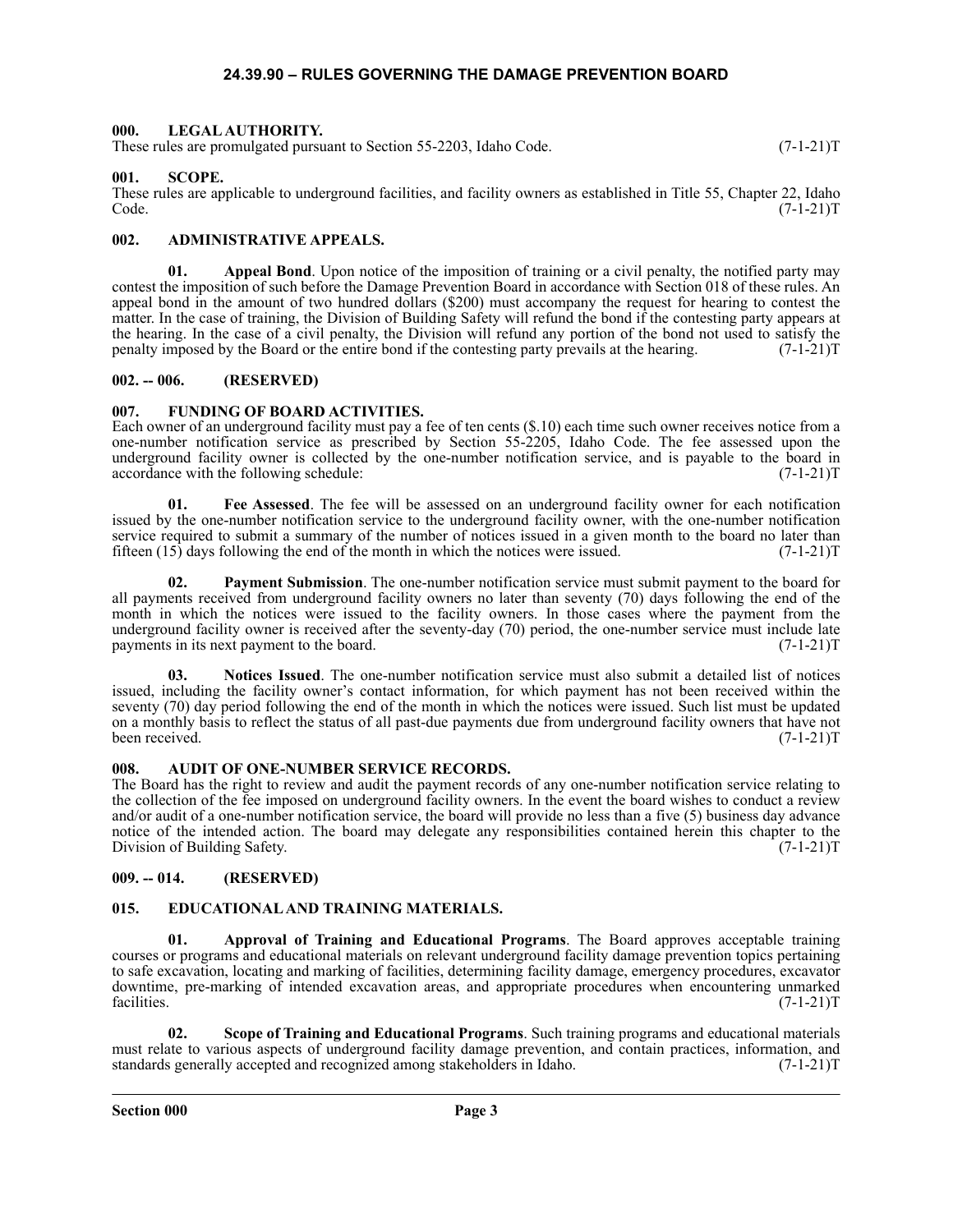**03.** Accessibility of Training and Educational Programs. The Division maintains and periodically a database of approved educational materials and training programs. (7-1-21) updates a database of approved educational materials and training programs.

**04. Purposes of Training and Educational Programs**. Such programs may be used for general educational use by stakeholders or for remedial training that may be ordered by the board or the administrator pursuant to Section 55-2211, Idaho Code. (7-1-21) pursuant to Section 55-2211, Idaho Code.

#### **016. ADEQUACY OF FACILITY OWNERS LOCATING UNDERGROUND FACILITIES.**

The board reviews all stakeholder complaints of violations related to underground facility line locating, as well as generally accepted practices and procedures related to locating. Stakeholders must take remedial actions to improve<br>line-locating performance and monitor and report performance improvements to the board. (7-1-21)T line-locating performance and monitor and report performance improvements to the board.

#### **017. IMPROVEMENT OF TECHNOLOGY AND COMMUNICATIONS BY STAKEHOLDERS.**

**01. Adoption of Technology and Communications Materials**. On an annual basis the board reviews and adopts any available technology and communications materials which promote effective underground facility locating. The board will make available any such appropriate technology and communications materials as it may determine to all stakeholders on the Division website. (7-1-21)T

**02. Availability of Technology and Communications Materials**. The board may request that stakeholders provide it with information or data related to procedures, methods, or technologies utilized by such stakeholders to enhance communications among other stakeholders, or that enhances underground facility locating capabilities, or enhances the stakeholder's ability to gather and analyze data related to underground facility damage. The board will review such technologies, methods, or materials adopted by stakeholders to ensure that such use is adequate, as well as to provide stakeholders with best practices. The Division of Building Safety must maintain an approved database of such referenced stakeholder data for public viewing and analysis on its website. (7-1approved database of such referenced stakeholder data for public viewing and analysis on its website.

#### **018. DAMAGE PREVENTION COMPLAINTS.**

**01. Complaint Forms**. Persons may submit written complaints to the administrator regarding an alleged violation of Title 55, Chapter 22, Idaho Code, on such forms as required by the Division. Notice of the complaint may be served concurrently on the alleged violator by the person submitting the complaint. Verifiable proof of such notification of a complaint provided to the alleged violator must also be provided to the administrator.  $(7-1-21)T$ 

**02. Contents**. Complaints must include the name and address of the complainant and the alleged violator, the date and location of the alleged violation, as well as a complete description of the nature of the violation alleged, including whether it resulted in damage to an underground facility or an excavator downtime event. Complainants may also provide additional documentation in support of a complaint. Complaints must be accompanied by a sworn declaration from the complainant declaring that the information contained therein is true and accurate. The administrator may request additional information or documents in support of the complaint. (7-1-21)T

**03. Complaint Procedures and Timelines**. The following timelines and procedure govern the process of filing and administering complaints related to violations of Title 55, Chapter 22, Idaho Code, and the rules of the Board. (7-1-21)T  $Board.$  (7-1-21) $T$ 

**a.** Initial Filing. Complaints must be filed with the administrator not later than thirty (30) days from the date of the alleged violation giving rise to the complaint or from the date the violation should have reasonably<br>been discovered by the complainant, whichever is later. (7-1-21) been discovered by the complainant, whichever is later.

**b.** Response. The administrator must notify the alleged violator of the complaint and request a response and any additional information from the alleged violator as may be necessary. The alleged violator may provide a response to the administrator within thirty  $(30)$  days from the date they are notified of the complaint by the administrator.  $(7-1-21)T$ administrator.

**c.** Recommendation. Within thirty (30) days of receipt of the response, or if no response is received,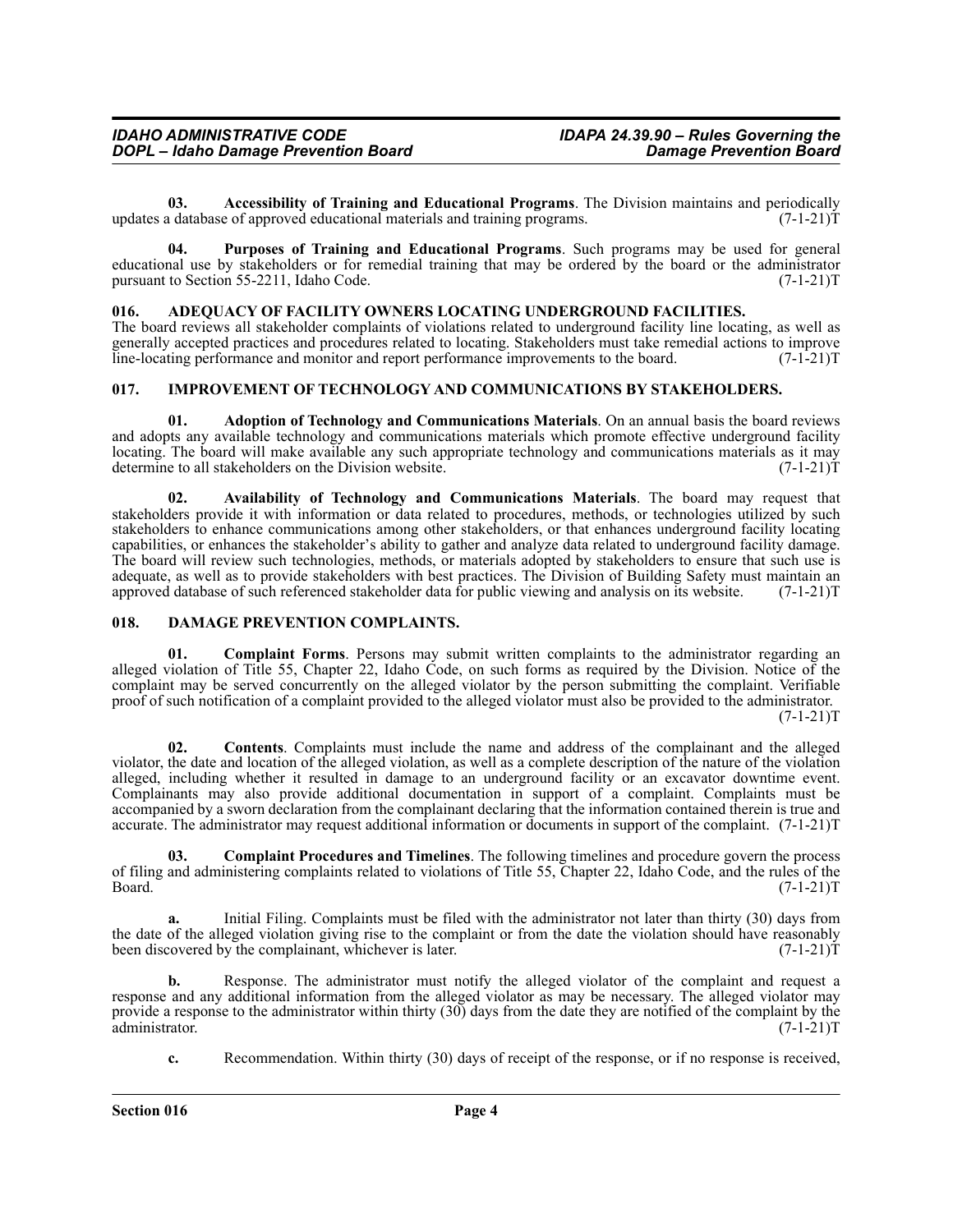#### *IDAHO ADMINISTRATIVE CODE IDAPA 24.39.90 – Rules Governing the DOPL – Idaho Damage Prevention Board Damage Prevention Board*

within fifteen (15) days from the deadline for filing a response, the administrator must notify the complainant and the alleged violator of his recommended course of action. The administrator may extend the period of time in which to determine a recommended course of action, and so notify the parties, if he determines it is necessary to further review or investigate the complaint. (7-1-21)T

**d.** Contest. The alleged violator has the right to contest the imposition of a civil penalty before the damage prevention board. Notice of such contest must be provided by the alleged violator not more than thirty (30) days after receipt of the administrator's recommended course of action. Recommendations of the administrator regarding complaints may be reviewed by the board at its next regularly scheduled meeting. (7-1-21)T

#### **019. CLAIMS AND REPORTS OF DAMAGE OR EXCAVATOR DOWNTIME.**

**01. Claims**. Claims for the cost of repairs for damaged underground facilities are enforced by the affected underground facility owner in accordance with procedures as may be established by the facility owner, and in accordance with applicable law. Underground facility owners must provide notice to excavator contractors of such procedures, along with sufficient information supporting the basis for the amount of a claim within six (6) months from the date of the event giving rise to the claim or from the date the event should have reasonably been discovered by the underground facility owner, whichever is later. (7-1-21)T

**02. Reports**. Underground facility owners and excavators who observe, suffer or cause damage to an underground facility or observe, suffer or cause excavator downtime related to a failure of one (1) or more stakeholders to comply with applicable damage prevention statutes or regulations must report such information to the board on forms or by such method adopted for such by the board. Forms are available at the Division offices and electronically on the Division's website. (7-1-21) electronically on the Division's website.

#### **020. CIVIL PENALTIES.**

The Idaho Damage Prevention Board is authorized under Section 55-2203(17), Idaho Code, to establish by administrative rule the fines to be paid for civil penalties issued for violations of Title 55, Chapter 22, Idaho Code. To the extent authorized by Section 55-2211, Idaho Code, the acts described in this section subject the violator to a civil penalty of not more than one thousand dollars (\$1,000) for a second offense and a civil penalty of not more than five thousand dollars (\$5,000) for each offense that occurs thereafter within eighteen (18) months from an earlier violation, and where facility damage has occurred. (7-1-21)T

**01.** Violations of Title 55, Chapter 22, Idaho Code. The following acts subject a person to civil penalties:  $(7-1-21)T$ penalties:  $(7-1-21)$ T

**a.** Pre-marking Excavation Site. Any person who fails to adequately pre-mark onsite the path of proposed excavation as reasonably required under the circumstances in accordance with Section 55-2205(1)(b), Idaho Code, is subject to a civil penalty. (7-1-21) Idaho Code, is subject to a civil penalty.

**b.** Notice of Excavation. Any person who fails to provide notice of the scheduled commencement of excavation to any underground facility owner through a one-number notification service, or directly to a facility owner, as applicable within the prescribed time as required by Section 55-2205(1)(c), Idaho Code, is subject to a civil penalty. (7-1-21)T

**c.** One-Number Notification to Facility Owner. A one-number notification service that fails to provide a scheduled excavation upon notification from an excavator is subject to a civil penalty. (7-1-21) notice of a scheduled excavation upon notification from an excavator is subject to a civil penalty.

**d.** Failure to Locate or Mark. An underground facility owner, owner's agent, or locator who fails to locate or mark underground facilities when responsible to do so in accordance with Section 55-2205(2), Idaho Code, or within the prescribed time provided therein, is subject to a civil penalty. (7-1-21) or within the prescribed time provided therein, is subject to a civil penalty.

**e.** Failure to Wait for Locate or Maintain Markings. An excavator who commences excavation prior to waiting the time prescribed by Section 55-2205(2), Idaho Code, for all known facilities to be located and marked, or an excavator who fails to maintain the markings of underground facilities previously so marked subsequent to the commencement of excavation in accordance with Section 55-2205(2), Idaho Code, is subject to a civil penalty.

 $(7-1-21)T$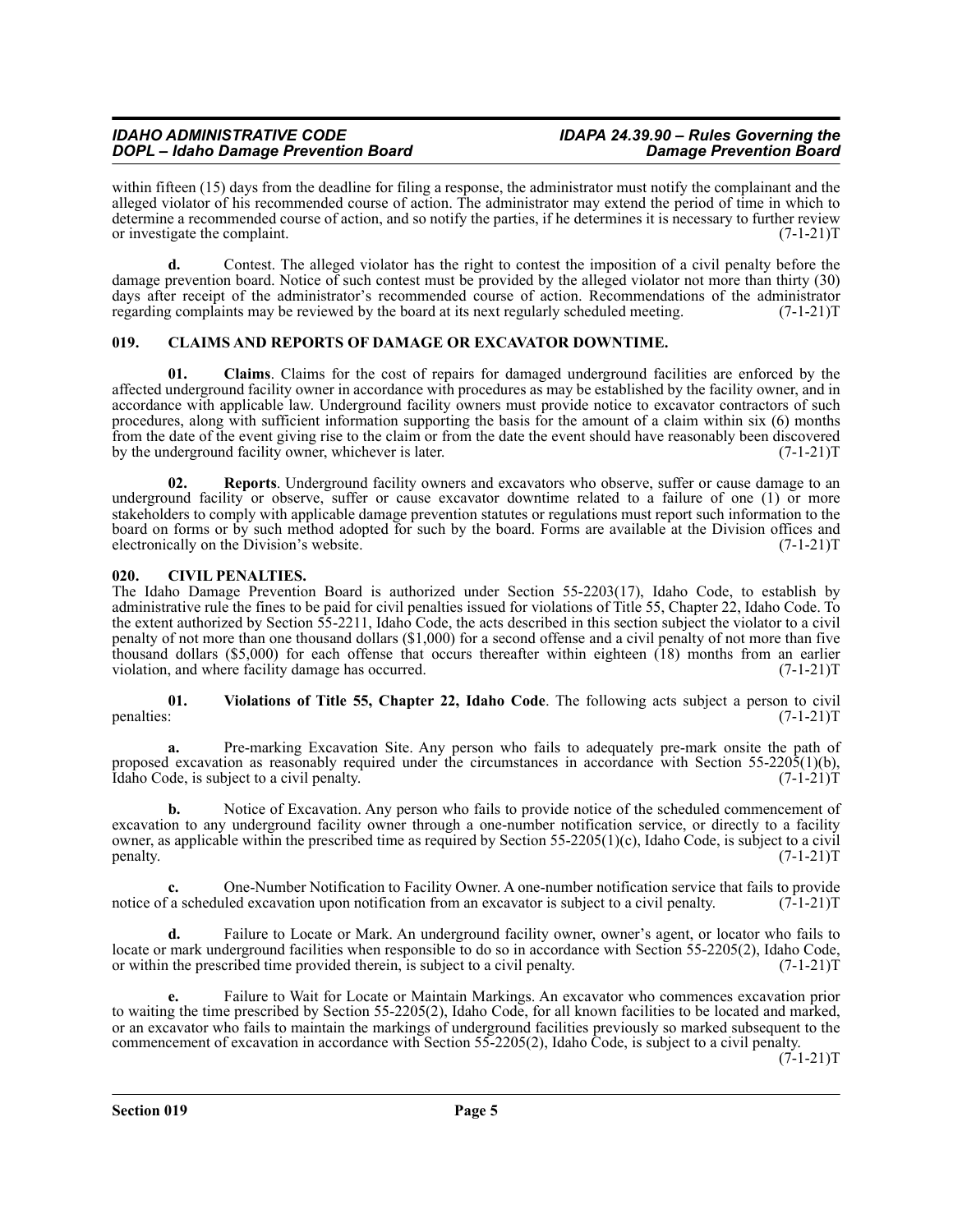**f.** Failure to Cease Excavation or Report Unidentified Facilities. An excavator who does not cease excavation in the immediate vicinity upon the discovery of underground facilities therein, whether such facilities be active or abandoned, which were not previously identified or located with reasonable accuracy, or does not notify the owner or operator of the facilities, or a one-number notification service in accordance with Section 55-2205(4), Idaho Code, is subject to a civil penalty. (7-1-21)T

**g.** Failure to Identify Facilities in Contract Documents. Project owners who fail to indicate in bid or contract documents the existence of underground facilities known by the owner to be located within the proposed area of excavation in accordance with Section 55-2207, Idaho Code, is subject to a civil penalty. (7-1-21)T

**h.** Precautions to Avoid Damage. An excavator who does not engage in any of the activities required by Section 55-2207(2), Idaho Code, or use reasonable care to avoid damage to underground facilities is subject to a civil penalty. (7-1-21)T

**i.** Reporting of Damage to Facility. An excavator who fails to report to a facility owner and a onenumber notification service any contact or damage to an underground facility caused by such excavator in the course of excavation, or fails to alert an appropriate authority upon an actual breach of a facility which causes the release of gas or hazardous liquids as required by Section 55-2208(1), Idaho Code, is subject to a civil penalty. (7-1-21)T

**j.** Reporting to the Board. An excavator or underground facility owner who observes, suffers or causes damage to an underground facility or excavator downtime related to the failure of one (1) or more stakeholders to comply with the damage prevention regulations and fails to report such information to the board as required by Section 55-2208(5), Idaho Code, is subject to a civil penalty.  $(7-1-21)T$ 

**k.** Failure to Participate. Any person who fails to participate or cooperate with a one-number ion service as prescribed by Section 55-2206, Idaho Code, is subject to a civil penalty. (7-1-21) notification service as prescribed by Section 55-2206, Idaho Code, is subject to a civil penalty.

**Second Offense**. For the purpose of this section, a second offense is deemed to be any violation of Title 55, Chapter 22, Idaho Code, for which a civil penalty may be imposed in accordance with this section which occurs within eighteen (18) months of a previous violation of any provision. (7-1-21) occurs within eighteen (18) months of a previous violation of any provision.

**03. Multiple Violations**. Each day that a violation of Title 55, Chapter 22, Idaho Code, occurs for which a civil penalty may be imposed as provided herein constitutes a separate offense. (7-1-21)T

#### **021. -- 999. (RESERVED)**